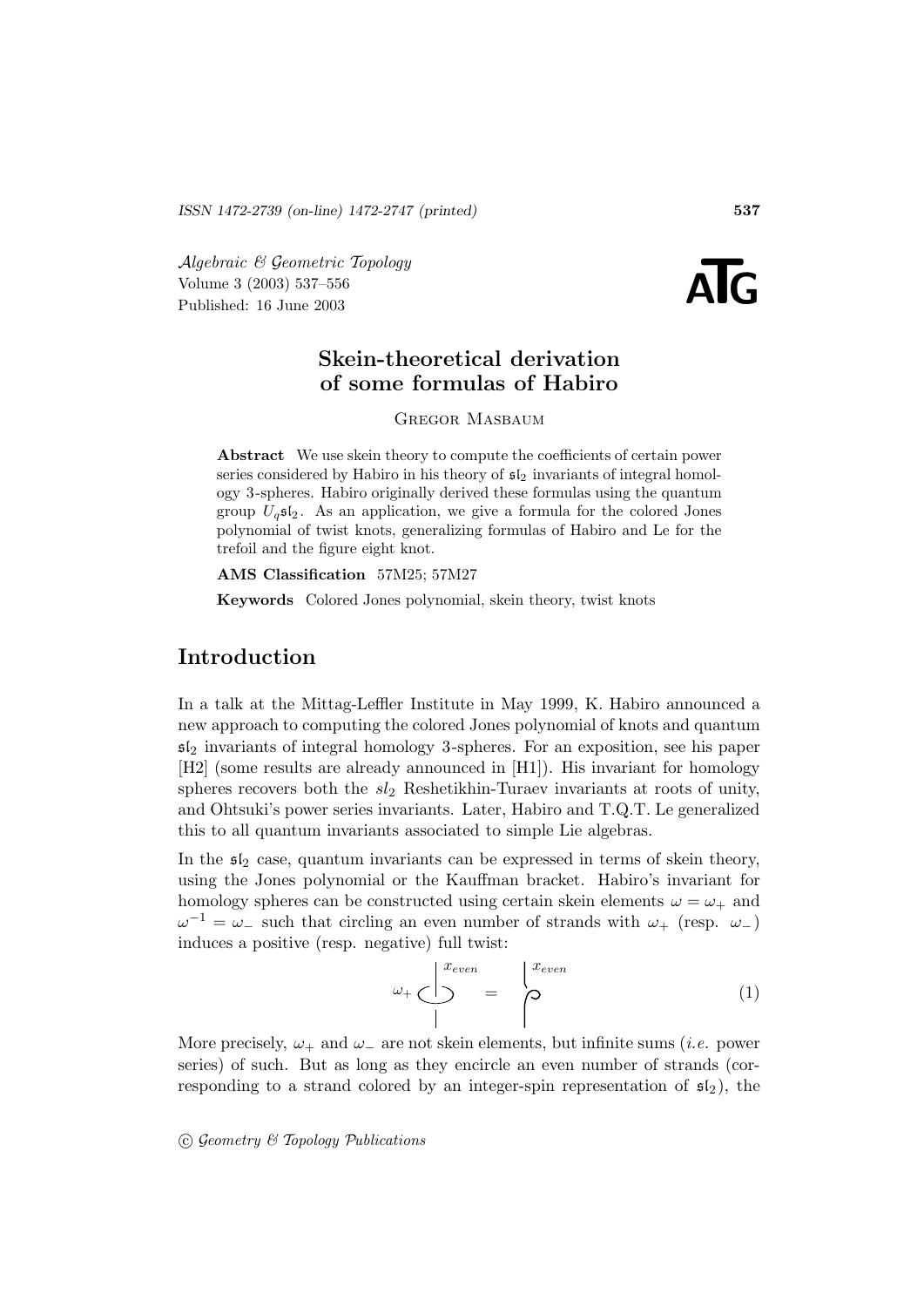result is well-defined. Also, it makes sense to consider powers of  $\omega = \omega_+$ , and circling an even number of strands with  $\omega^p$  induces p positive full twists, where  $p \in \mathbb{Z}$ .

The main purpose of this paper is to give skein-theoretical proofs of Habiro's formulas for  $\omega_+$  and  $\omega_-$  (they are stated already in [H1]) and for  $\omega^p$  (this formula will appear in [H3]). Habiro's original proofs of these formulas use the quantum group  $U_q$ s $\mathfrak{sl}_2$ .

This paper is organized as follows. After stating Habiro's formula for  $\omega_+$  and  $\omega_-\,$  in Section 1, we give a proof using orthogonal polynomials along the lines of [BHMV1] in Section 2. This proof is quite straightforward, although the computations are a little bit more involved than in [BHMV1]. Unfortunately, it seems difficult to use this approach to compute the coefficients of  $\omega^p$  for  $|p| \geq 2$ . Therefore, in Section 3 we start afresh using the Kauffman bracket graphical calculus. A first expression for  $\omega^p$  in Theorem 3.2 is easily obtained, but it is not quite good enough, as an important divisibility property of the coefficients of  $\omega^p$  is not clear from this formula. This property is then shown in Section 4 by some more skein theory. The final expression for  $\omega^p$  obtained in Theorem 4.5 is equivalent to Habiro's one from [H3]. (The results of Section 2 are not used here, so that this gives an independent proof in the  $p = \pm 1$  case as well.)

To illustrate one use of  $\omega^p$ , we conclude the paper in Section 5 by giving a formula for the colored Jones polynomial of twist knots. This generalizes formulas of Habiro [H1] (see also Le [L1, L2]) for the trefoil and the figure eight knot. (For those two knots, one only needs Habiro's original  $\omega_+$  and  $\omega_-$ .)

Habiro has proved (again using quantum groups) that formulas of this type exist for all knots, but the computation of the coefficients is not easy in general. Formulas of this kind are important for at least two reasons: computing quantities related to the Kashaev-Murakami-Murakami volume conjecture [Ka, MM], and computing Habiro's invariant of the homology sphere obtained by  $\pm 1$  surgery on the knot. For more about this, see Habiro's survey article [H2].

**Acknowledgements** I got the idea for this work while talking to T.Q.T. Le during his visit to the University of Paris 7 in July 2002. I would like to thank both him and K. Habiro for helpful discussions, and for sending me parts of their forthcoming papers [L2] and [H3].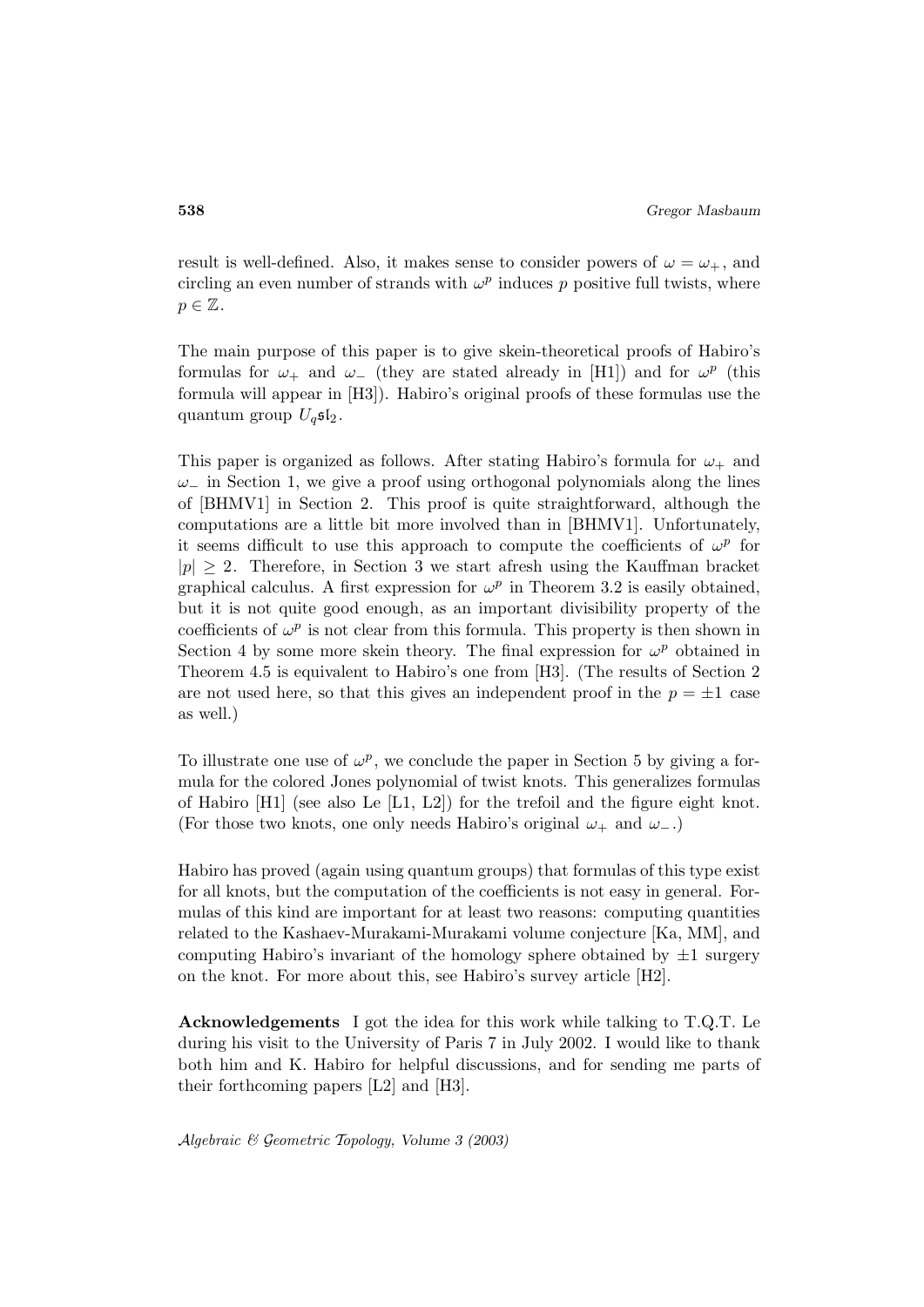## **1 Habiro's formula for** ω

We use the notations of [H1] and of [BHMV1]. In particular, we write

$$
a = A^2
$$
,  $\{n\} = a^n - a^{-n}$ ,  $[n] = \frac{a^n - a^{-n}}{a - a^{-1}}$ 

and define  $\{n\}!$  and  $[n]!$  in the usual way.

Recall that the Kauffman bracket skein module,  $\mathcal{K}(M)$ , of an oriented 3manifold M is the free  $\mathbb{Z}[A^{\pm}]$ -module generated by isotopy classes of banded links ( $=$  disjointly embedded annuli) in M modulo the submodule generated by the Kauffman relations.

$$
\bigvee = A \bigvee_{a} A^{-1} \bigwedge_{a} A^{-1} \bigwedge_{a} A^{-1} \bigwedge_{a} A^{-1} \bigwedge_{a} A^{-1} \bigwedge_{a} A^{-1} \bigwedge_{a} A^{-1} \bigwedge_{a} A^{-1} \bigwedge_{a} A^{-1} \bigwedge_{a} A^{-1} \bigwedge_{a} A^{-1} \bigwedge_{a} A^{-1} \bigwedge_{a} A^{-1} \bigwedge_{a} A^{-1} \bigwedge_{a} A^{-1} \bigwedge_{a} A^{-1} \bigwedge_{a} A^{-1} \bigwedge_{a} A^{-1} \bigwedge_{a} A^{-1} \bigwedge_{a} A^{-1} \bigwedge_{a} A^{-1} \bigwedge_{a} A^{-1} \bigwedge_{a} A^{-1} \bigwedge_{a} A^{-1} \bigwedge_{a} A^{-1} \bigwedge_{a} A^{-1} \bigwedge_{a} A^{-1} \bigwedge_{a} A^{-1} \bigwedge_{a} A^{-1} \bigwedge_{a} A^{-1} \bigwedge_{a} A^{-1} \bigwedge_{a} A^{-1} \bigwedge_{a} A^{-1} \bigwedge_{a} A^{-1} \bigwedge_{a} A^{-1} \bigwedge_{a} A^{-1} \bigwedge_{a} A^{-1} \bigwedge_{a} A^{-1} \bigwedge_{a} A^{-1} \bigwedge_{a} A^{-1} \bigwedge_{a} A^{-1} \bigwedge_{a} A^{-1} \bigwedge_{a} A^{-1} \bigwedge_{a} A^{-1} \bigwedge_{a} A^{-1} \bigwedge_{a} A^{-1} \bigwedge_{a} A^{-1} \bigwedge_{a} A^{-1} \bigwedge_{a} A^{-1} \bigwedge_{a} A^{-1} \bigwedge_{a} A^{-1} \bigwedge_{a} A^{-1} \bigwedge_{a} A^{-1} \bigwedge_{a} A^{-1} \bigwedge_{a} A^{-1} \bigwedge_{a} A^{-1} \bigwedge_{a} A^{-1} \bigwedge_{a} A^{-1} \bigwedge_{a} A^{-1} \bigwedge_{a} A^{-1} \bigwedge_{a} A^{-1} \bigwedge_{a} A^{-1} \bigwedge_{a} A^{-1} \bigwedge_{a} A^{-1} \bigwedge_{a} A^{-1} \bigwedge_{a} A^{-1} \bigwedge_{a} A^{-1} \bigwedge_{a} A^{-1} \bigwedge_{a
$$

Figure 1: The Kauffman bracket relations. (Recall  $a = A^2$ .)

The Kauffman bracket gives an isomorphism  $\langle \ \rangle : \mathcal{K}(S^3) \stackrel{\approx}{\longrightarrow} \mathbb{Z}[A^{\pm}]$ . It is normalized so that the bracket of the empty link is 1.

The skein module of the solid torus  $S^1 \times D^2$  is  $\mathbb{Z}[A^{\pm}][z]$ . We denote it by  $\mathcal{B}$ . Here z is given by the banded link  $S^1 \times J$ , where  $J$  is a small arc in the interior of  $D^2$ , and  $z^n$  means n parallel copies of z. We define the even part  $\mathcal{B}^{ev}$  of  $\mathcal{B}$ to be the submodule generated by the even powers of  $z$ .

Let  $t : \mathcal{B} \to \mathcal{B}$  denote the twist map induced by a full right handed twist on the solid torus. It is well known (see e.g. [BHMV1]) that there is a basis  $\{e_i\}_{i\geq 0}$ of eigenvectors for the twist map. It is defined recursively by

$$
e_0 = 1, \quad e_1 = z, \quad e_i = ze_{i-1} - e_{i-2} . \tag{2}
$$

The eigenvalues are given by

$$
t(e_i) = \mu_i e_i, \text{ where } \mu_i = (-1)^i A^{i^2 + 2i} . \tag{3}
$$

Let  $\langle , \rangle$  be the  $\mathbb{Z}[A^{\pm}]$ -valued bilinear form on  $\mathcal{B}$  given by cabling the zeroframed Hopf link and taking the bracket. For  $x \in \mathcal{B}$ , put  $\langle x \rangle = \langle x, 1 \rangle$ . One has  $\langle e_i \rangle = (-1)^i [i+1].$ 

Moreover, for every  $f(z) \in \mathcal{B}$ , one has

$$
\langle f(z), e_i \rangle = f(\lambda_i) \langle e_i \rangle, \text{ where } \lambda_i = -a^{i+1} - a^{-i-1} . \tag{4}
$$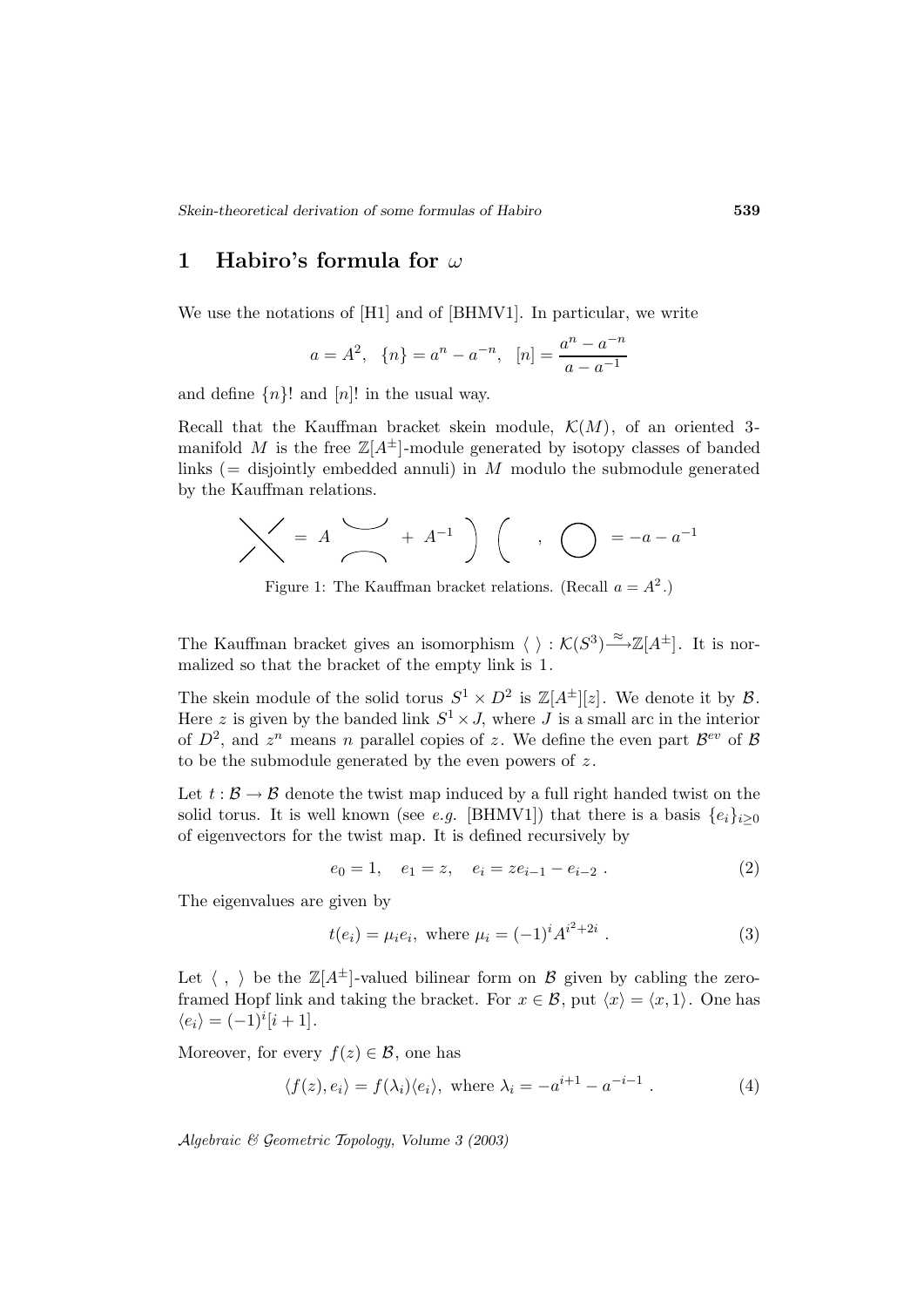Following Habiro [H1], define

$$
R_n = \prod_{i=0}^{n-1} (z - \lambda_{2i}), \quad S_n = \prod_{i=0}^{n-1} (z^2 - \lambda_i^2) .
$$

The  $R_n$  form a basis of  $\mathcal{B}$ , and the  $S_n$  form a basis of the even part  $\mathcal{B}^{ev}$  of  $\mathcal{B}$ .

By construction, one has  $\langle R_n, e_{2i} \rangle = 0$  for  $i < n$ , and therefore also  $\langle R_n, z^{2k} \rangle =$ 0 for  $k < n$ . Similarly, one has  $\langle S_n, e_i \rangle = 0$  for  $i < n$ , and hence also  $\langle S_n, z^k \rangle =$ 0 for  $k < n$ . It follows that  $\langle R_n, S_m \rangle = 0$  for  $n \neq m$ , and for  $n = m$  one computes

$$
\langle R_n, S_n \rangle = \langle R_n, e_{2n} \rangle = \langle e_{2n} \rangle \prod_{i=0}^{n-1} (\lambda_{2n} - \lambda_{2i}) = (-1)^n \frac{\{2n+1\}!}{\{1\}}.
$$
 (5)

We are looking for

$$
\omega_+ = \sum_{n=0}^{\infty} c_{n,+} R_n
$$

satisfying  $(1)$  for every even x, which is equivalent to requiring that

$$
\langle \omega_+, x \rangle = \langle t(x) \rangle \tag{6}
$$

for every  $x \in \mathcal{B}^{ev}$ . Note that the left hand side of (6) is a finite sum for every  $x \in \mathcal{B}^{ev}$ .

**Theorem 1.1** (Habiro[H1]) *Eq. (6) holds for*

$$
c_{n,+} = (-1)^n \frac{a^{n(n+3)/2}}{\{n\}!} \tag{7}
$$

Let us define  $\omega_+$  to be the conjugate of  $\omega_+$ , where conjugation is defined, as usual, by  $\overline{A} = A^{-1}$  and  $\overline{z} = z$ . Since conjugation corresponds to taking mirror images, we have that

$$
\langle \omega_-, x \rangle = \langle t^{-1}(x) \rangle \tag{8}
$$

for every even  $x$ .

Note that  $\omega_- = \sum_{n=0}^{\infty} c_{n,-} R_n$ , where

$$
c_{n,-} = \frac{a^{-n(n+3)/2}}{\{n\}!} \ . \tag{9}
$$

This follows from (7) since  $\overline{R_n} = R_n$  and  $\overline{\{n\}} = -\{n\}.$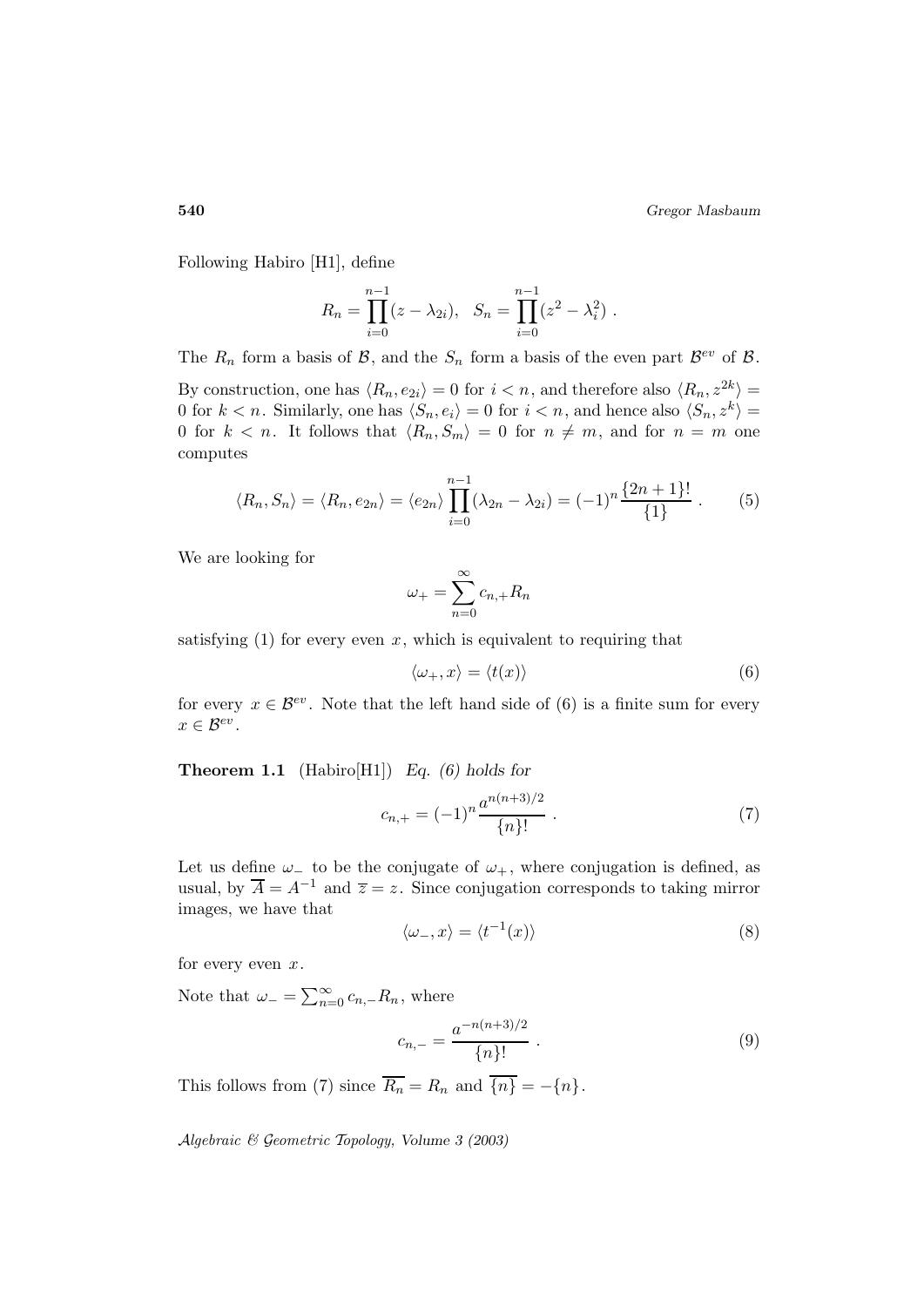**Remark 1.2** The skein element  $\omega = \omega_+$  is related to, but different from, the element often called  $\omega$  appearing in the surgery axiom of Topological Quantum Field Theory (see for example [BHMV2]). If we call the latter  $\omega^{TQFT}$ , then Equations (6) and (8) would be satisfied by appropriate scalar multiples of  $t^{-1}(\omega^{TQFT})$  and  $t(\omega^{TQFT})$ , respectively; moreover, they would now hold not just for even x, but for all x. This applies in particular to the  $\omega$  of [BHMV1], which was constructed in a similar way as Habiro's  $\omega_-\,$  (but using polynomials  $Q_n = \prod_{i=0}^{n-1} (z - \lambda_i)$  in place of the polynomials  $R_n$ ).

# **2 A proof using orthogonal polynomials**

Habiro's proof of Theorem 1.1 uses the relationship with the quantum group  $U<sub>q</sub>$ s $I<sub>2</sub>$ . Here is another proof, using the method of orthogonal polynomials as in [BHMV1].

Testing with the  $S_n$ -basis, we see that (8) holds if and only if

$$
c_{n,-} = \frac{\langle t^{-1}S_n \rangle}{\langle R_n, S_n \rangle} \ .
$$

Thus, it is clear that an  $\omega_-\$  satisfying (8) exists, and to compute its coefficients, we just need to compute  $\langle t^{-1}S_n\rangle$ .

As in [BHMV1], define another bilinear form  $\langle , \rangle_1$  by

$$
\langle x, y \rangle_1 = \langle t(x), t(y) \rangle.
$$

Define polynomials  $\mathcal{R}_n$  and  $\mathcal{S}_n$  by

$$
t(\mathscr{R}_n)=\mu_n R_n, \quad t(\mathscr{S}_n)=\mu_{2n} S_n.
$$

(The factors  $\mu_n$  and  $\mu_{2n}$  are included so that  $\mathscr{R}_n$  and  $\mathscr{S}_n$  are monic, *i.e.* have leading coefficient equal to one.)

Again, the  $\mathscr{R}_n$  form a basis of  $\mathcal{B}$ , and the  $\mathscr{S}_n$  form a basis of the even part  $\mathcal{B}^{ev}$ of B, since the twist map t preserves  $\mathcal{B}^{ev}$ . We have  $\langle \mathcal{R}_n, \mathcal{S}_m \rangle_1 = 0$  for  $n \neq m$ , and

$$
\langle \mathcal{R}_n, \mathcal{S}_n \rangle_1 = \mu_n \mu_{2n} \langle R_n, S_n \rangle \tag{10}
$$

Note that  $\langle t^{-1}S_n \rangle = \mu_{2n}^{-1} \langle \mathcal{S}_n \rangle$ . Thus, we just need to compute  $\langle \mathcal{S}_n \rangle$ .

**Proposition 2.1** *The polynomials*  $\mathcal{S}_n$  *satisfy a four-term recursion formula* 

$$
\mathcal{S}_{n+1} = (z^2 - \alpha_n)\mathcal{S}_n - \beta_{n-1}\mathcal{S}_{n-1} - \gamma_{n-2}\mathcal{S}_{n-2}
$$
(11)

*for certain*  $\alpha_n, \beta_{n-1}, \gamma_{n-2} \in \mathbb{Z}[A^{\pm}].$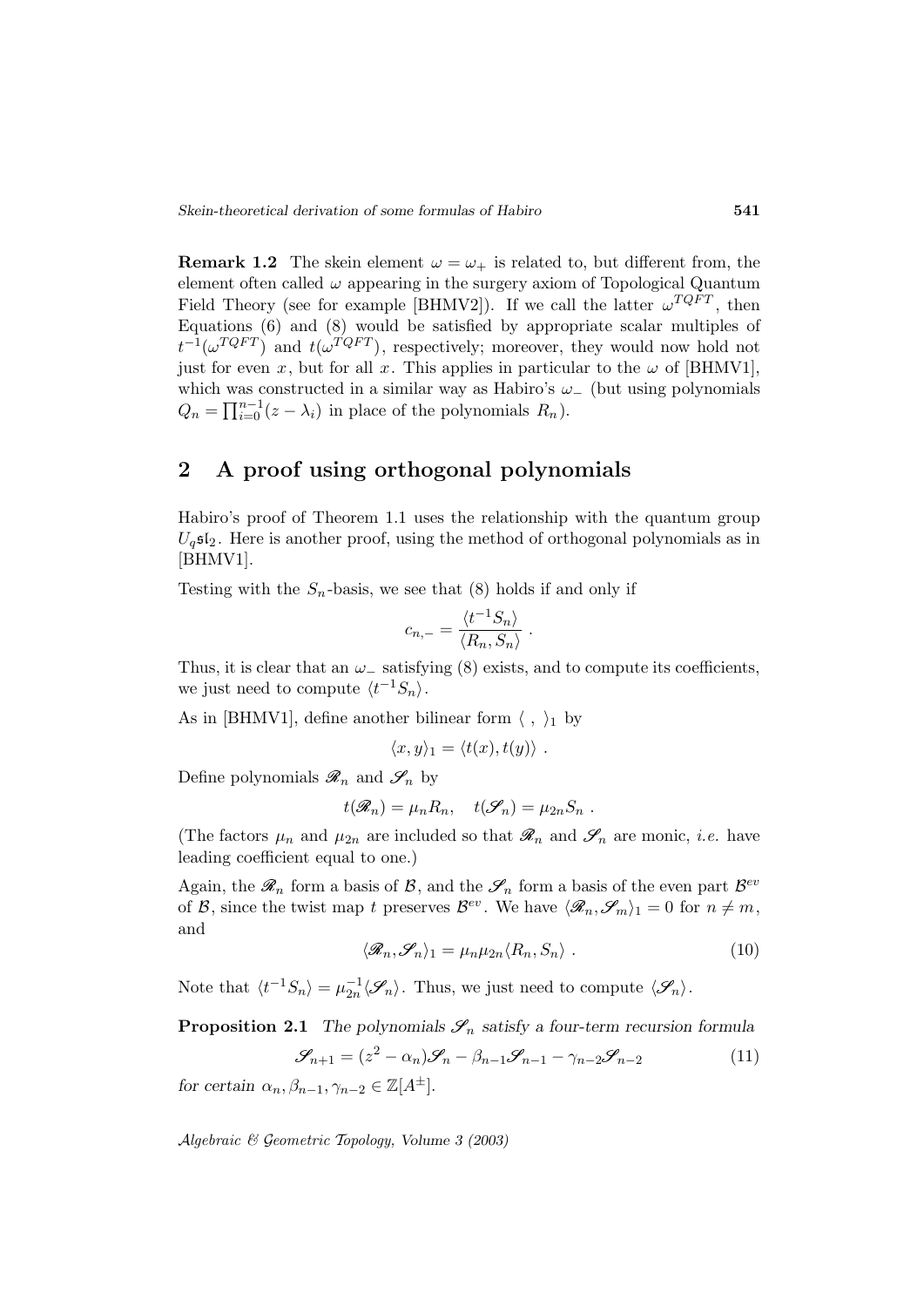**Proof** Since  $\mathscr{S}_n$  is monic of degree 2n, we have that  $z^2 \mathscr{S}_n - \mathscr{S}_{n+1}$  is a linear combination of the  $\mathscr{S}_k$  with  $k \leq n$ . The coefficients can be computed by taking the scalar product with  $\mathscr{R}_k$ . So we just need to show that  $\langle z^2\mathscr{S}_n, \mathscr{R}_k\rangle_1 = 0$  if  $k < n - 2$ .

The point is that multiplication by  $z$  is a self-adjoint operator with respect to the bilinear form  $\langle , \rangle_1$ . In other words, one has

$$
\langle zx, y \rangle_1 = \langle x, zy \rangle_1
$$

for all  $x, y \in \mathcal{B}$ . (This is because  $\langle x, y \rangle_1 = \langle t(xy) \rangle$ .) It follows that

$$
\langle z^2 \mathcal{S}_n, \mathcal{R}_k \rangle_1 = \langle \mathcal{S}_n, z^2 \mathcal{R}_k \rangle_1 = 0 \text{ if } k < n-2,
$$

since  $\mathscr{R}_k$  has degree k, and  $\mathscr{S}_n$  annihilates all polynomials of degree  $\langle n, \square \rangle$ 

Note that the coefficients in the recursion formula (11) are given by

$$
\alpha_n = \frac{\langle z^2 \mathcal{S}_n, \mathcal{R}_n \rangle_1}{\langle \mathcal{S}_n, \mathcal{R}_n \rangle_1}, \ \beta_{n-1} = \frac{\langle z^2 \mathcal{S}_n, \mathcal{R}_{n-1} \rangle_1}{\langle \mathcal{S}_{n-1}, \mathcal{R}_{n-1} \rangle_1}, \ \gamma_{n-2} = \frac{\langle z^2 \mathcal{S}_n, \mathcal{R}_{n-2} \rangle_1}{\langle \mathcal{S}_{n-2}, \mathcal{R}_{n-2} \rangle_1} \ . \tag{12}
$$

By convention, if  $n < 0$  then  $\mathscr{R}_n, \mathscr{S}_n, \alpha_n, \beta_n, \gamma_n$  are all zero.

#### **Proposition 2.2** *One has*

$$
\alpha_n = 2 + a^{6n+4}[3] - a^{2n} \tag{13}
$$

$$
\beta_{n-1} = (a^{4n+1} + a^{8n+1}[3])\{2n\}\{2n+1\} \tag{14}
$$

$$
\gamma_{n-2} = a^{10n-4} \{2n-2\} \{2n-1\} \{2n\} \{2n+1\}
$$
 (15)

**Proof** The formula for  $\gamma_{n-2}$  is the easiest. Let us use the notation  $\mathfrak{o}_{\leq n}$  for terms of degree  $\leq n$ . Since  $z^2\mathscr{R}_{n-2} = \mathscr{R}_n + \mathfrak{o}_{\leq n-1}$ , we have

$$
\langle z^2 \mathcal{S}_n, \mathcal{R}_{n-2} \rangle_1 = \langle \mathcal{S}_n, z^2 \mathcal{R}_{n-2} \rangle_1 = \langle \mathcal{S}_n, \mathcal{R}_n \rangle_1 ,
$$

and hence formula  $(15)$  follows from  $(12)$ ,  $(10)$ , and  $(5)$ .

For  $\beta_{n-1}$ , we need to compute

$$
\langle z^2 \mathcal{S}_n, \mathcal{R}_{n-1} \rangle_1 = \langle \mathcal{S}_n, z^2 \mathcal{R}_{n-1} \rangle_1 = \mu_{2n} \mu_{n-1} \langle S_n, tz^2 t^{-1} R_{n-1} \rangle . \tag{16}
$$

This amounts to computing the coefficient of  $R_n$  in the expression of  $tz^2t^{-1}R_{n-1}$ in the  $R_k$ -basis. This coefficient can be computed as follows.

For  $n \geq 1$ , one has

$$
z^n = e_n + (n-1)e_{n-2} + \mathfrak{o}_{\leq n-4} .
$$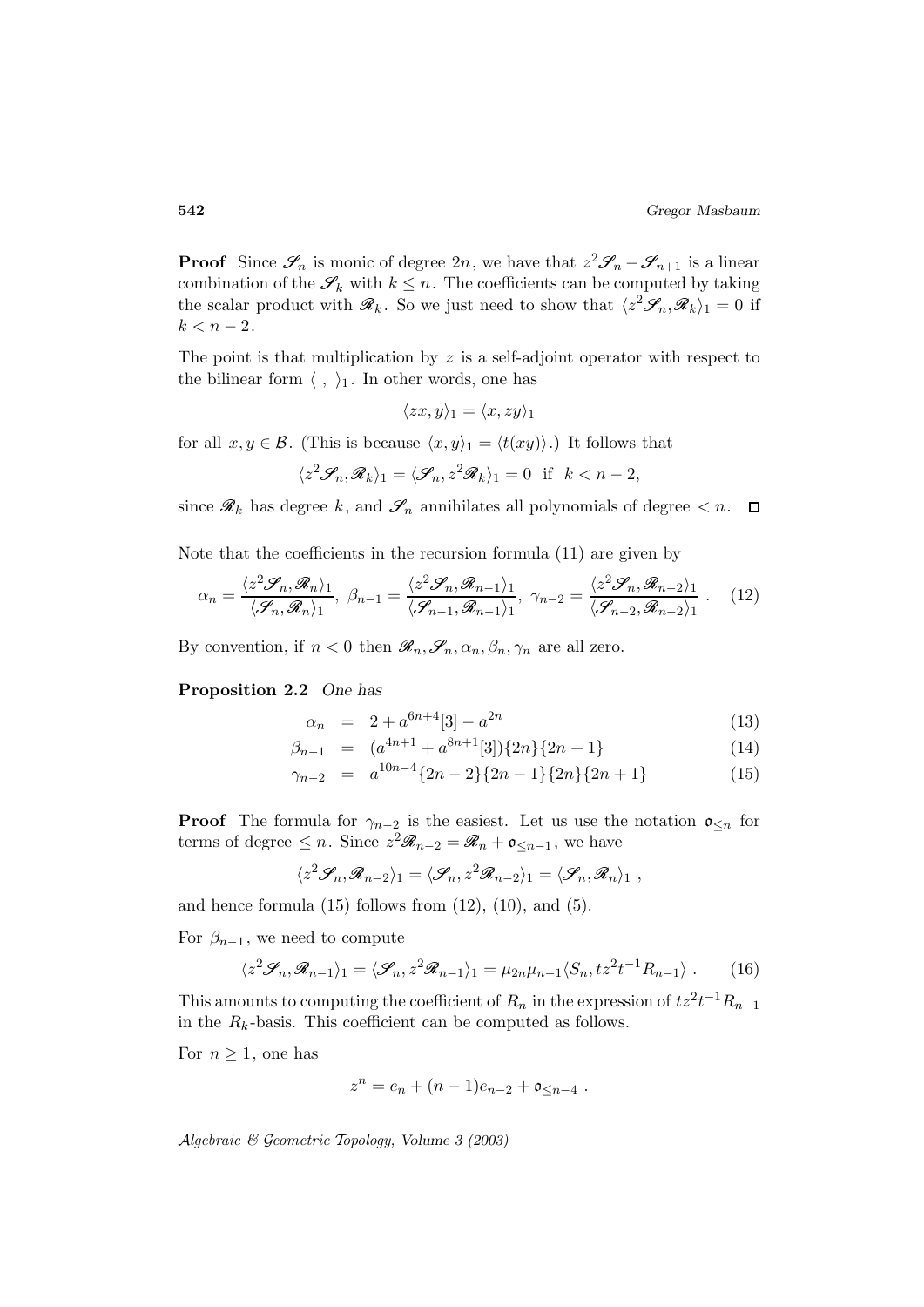(This follows by induction from (2).) Thus, for  $\varepsilon = \pm 1$ , one has

$$
t^{\varepsilon} z^n = \mu_n^{\varepsilon} z^n + (n-1)(\mu_{n-2}^{\varepsilon} - \mu_n^{\varepsilon}) z^{n-2} + \mathfrak{o}_{\leq n-4}.
$$

It follows that

$$
tz^{2}t^{-1}z^{n} = \frac{\mu_{n+2}}{\mu_{n}}z^{n+2} + (2 - (n+1)\frac{\mu_{n+2}}{\mu_{n}} + (n-1)\frac{\mu_{n}}{\mu_{n-2}})z^{n} + \mathfrak{o}_{\leq n-2} . \tag{17}
$$

Now write

$$
R_n = \prod_{i=0}^{n-1} (z - \lambda_{2i}) = z^n - x_{n-1} z^{n-1} + \mathfrak{o}_{\leq n-2} ,
$$

where  $x_{n-1} = \sum_{i=0}^{n-1} \lambda_{2i}$ . Then (17) gives

$$
tz^{2}t^{-1}R_{n-1} = \frac{\mu_{n+1}}{\mu_{n-1}}R_{n+1} + (x_{n}\frac{\mu_{n+1}}{\mu_{n-1}} - x_{n-2}\frac{\mu_{n}}{\mu_{n-2}})R_{n} + \mathfrak{o}_{\leq n-1} \qquad (18)
$$

and hence

$$
\langle S_n, tz^2t^{-1}R_{n-1}\rangle = (x_n\frac{\mu_{n+1}}{\mu_{n-1}} - x_{n-2}\frac{\mu_n}{\mu_{n-2}})\langle S_n, R_n\rangle.
$$

Plugging this into (16), we have

$$
\langle z^2 \mathcal{S}_n, \mathcal{R}_{n-1} \rangle_1 = \mu_{2n} \mu_{n-1} \langle S_n, tz^2 t^{-1} R_{n-1} \rangle
$$
  
=  $(x_n \frac{\mu_{n+1}}{\mu_n} - x_{n-2} \frac{\mu_{n-1}}{\mu_{n-2}}) \langle \mathcal{S}_n, \mathcal{R}_n \rangle_1$   
=  $(A^{6n+1}[3] + A^{-2n+1}) \langle \mathcal{S}_n, \mathcal{R}_n \rangle_1$ .

Using (12), (10), and (5) as before, this implies formula (14) for  $\beta_{n-1}$ .

Finally, for  $\alpha_n$ , let us compute

$$
\langle z^2 \mathcal{S}_n, \mathcal{R}_n \rangle_1 = \mu_{2n} \mu_n \langle t z^2 t^{-1} S_n, R_n \rangle \,. \tag{19}
$$

This amounts to computing the coefficient of  $S_n$  in the expression of  $tz^2t^{-1}S_n$ in the  $S_k$ -basis.<sup>1</sup>

The computation is similar to the one above. We write

$$
S_n = \prod_{i=0}^{n-1} (z^2 - \lambda_i^2) = z^{2n} - y_{n-1}z^{2n-2} + \mathfrak{o}_{\leq 2n-4} ,
$$

<sup>&</sup>lt;sup>1</sup>This is easier than computing  $\langle S_n, tz^2t^{-1}R_n \rangle$  by expanding  $tz^2t^{-1}R_n$  in the  $R_k$ basis, because the latter would require computing the first three terms, and not just the first two terms as in (18) above and also in (20) below.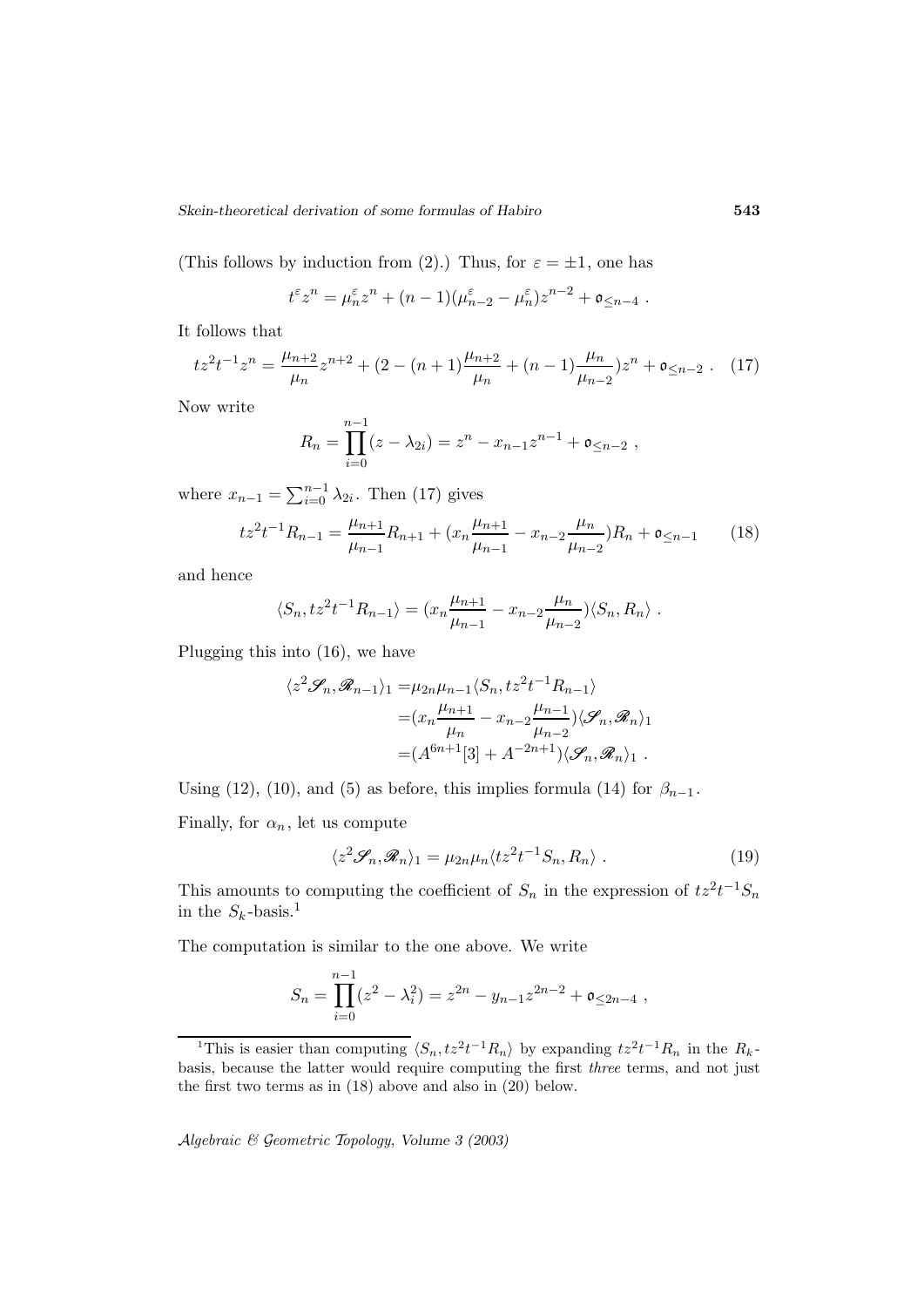**544** *Gregor Masbaum*

where  $y_{n-1} = \sum_{i=0}^{n-1} \lambda_i^2$ . Then (17) gives  $tz^2t^{-1}S_n =$  $-1S_n = (20)$  $\mu_{2n+2}$  $\frac{\mu_{2n+2}}{\mu_{2n}}S_{n+1}+\left(2+(y_n-2n-1)\frac{\mu_{2n+2}}{\mu_{2n}}-(y_{n-1}-2n+1)\frac{\mu_{2n}}{\mu_{2n-2}}\right)$  $\Big) S_n + \mathfrak{o}_{\leq 2n-2}$ 

and hence

$$
\langle tz^2t^{-1}S_n, R_n \rangle = \left(2 + (y_n - 2n - 1)\frac{\mu_{2n+2}}{\mu_{2n}} - (y_{n-1} - 2n + 1)\frac{\mu_{2n}}{\mu_{2n-2}}\right) \langle S_n, R_n \rangle
$$
  
=  $(2 + a^{6n+4}[3] - a^{2n}) \langle S_n, R_n \rangle$ .

Plugging this into (19), we get

$$
\langle z^2 \mathcal{S}_n, \mathcal{R}_n \rangle_1 = (2 + a^{6n+4}[3] - a^{2n}) \langle \mathcal{S}_n, \mathcal{R}_n \rangle_1 ,
$$

proving formula (13) for  $\alpha_n$ .

**Proof of Habiro's Theorem 1.1** As already observed, we have

$$
c_{n,-} = \frac{\langle t^{-1}S_n \rangle}{\langle R_n, S_n \rangle} = \mu_{2n}^{-1} \frac{\langle \mathcal{S}_n \rangle}{\langle R_n, S_n \rangle}.
$$

But  $\langle \mathcal{S}_n \rangle$  satisfies the recursion relation

$$
\langle \mathcal{S}_{n+1} \rangle = (\lambda_0^2 - \alpha_n) \langle \mathcal{S}_n \rangle - \beta_{n-1} \langle \mathcal{S}_{n-1} \rangle - \gamma_{n-2} \langle \mathcal{S}_{n-2} \rangle \tag{21}
$$

(since  $\langle z \rangle = \lambda_0$ ). It follows that

$$
\langle \mathcal{S}_n \rangle = (-1)^n a^{(3n^2+n)/2} \frac{\{n+1\}\{n+2\} \cdots \{2n+1\}}{\{1\}}, \qquad (22)
$$

since one can check that (22) is true for  $n = 0, 1, 2$  and that it solves the recursion (21). This implies Habiro's formula (9) for  $c_{n,-}$ . Taking conjugates, one then also obtains formula (7) for  $c_{n,+}$ . one then also obtains formula (7) for  $c_{n,+}$ .

**Remark 2.3** Although it might be hard to guess formula (22), once one knows it the recursion relation (21) is easily checked. Observe that  $\lambda_0^2 = a^2 + a^{-2} - 2$ . Put  $q(n) = (3n^2 + n)/2$ . Then (21) is equivalent to

$$
(a^{2} + a^{-2} - a^{6n+4}[3] + a^{2n})a^{q(n)} + (a^{4n+1} + a^{8n+1}[3])\{n\}a^{q(n-1)}
$$

$$
- a^{10n-4}\{n-1\}\{n\}a^{q(n-2)} = -\frac{\{2n+2\}\{2n+3\}}{\{n+1\}}a^{q(n+1)}
$$

which is a straightforward computation.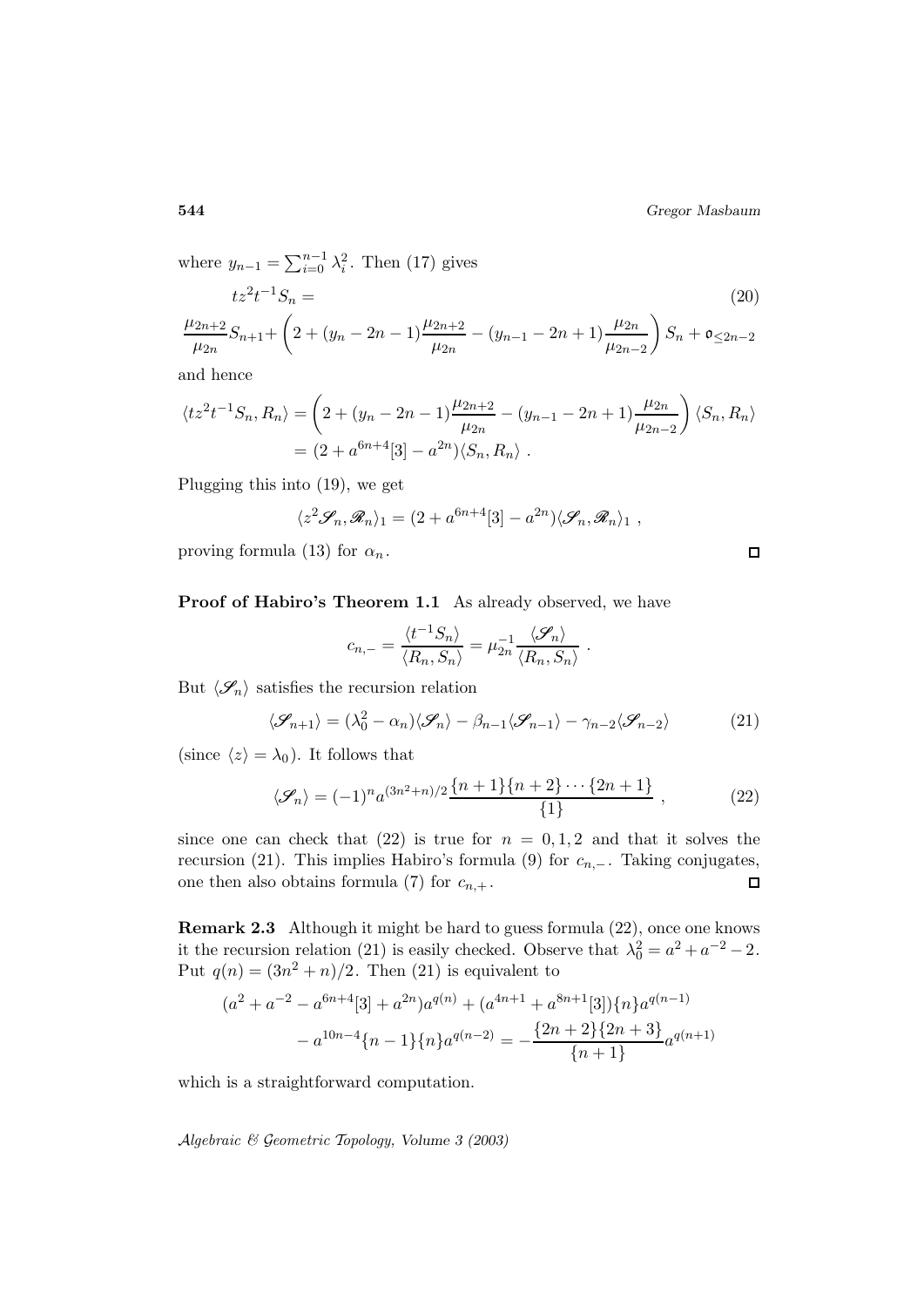# **3** Graphical calculus and a formula for  $\omega^p$

Let us write  $\omega = \omega_+$  and put

$$
\omega^p = \sum_{n=0}^{\infty} c_{n,p} R_n \tag{23}
$$

Note that the coefficients  $c_{n,p}$  are well-defined (because  $R_n$  divides  $R_{n+1}$  and therefore the coefficients  $C_{n,m}^k$  in the product expansion  $R_n R_m = \sum_k C_{n,m}^k R_k$ are zero if n or m is bigger than  $k$ .) We have

$$
\langle \omega^p, x \rangle = \langle t^p(x) \rangle \tag{24}
$$

for every even x. (This follows from (6) since circling with  $\omega^p$  is the same as circling with p parallel copies of  $\omega$ .) Of course,  $c_{n,1} = c_{n,+}$  and  $c_{n,-1} = c_{n,-}$ (it follows from the uniqueness of  $\omega_{-}$  that  $\omega_{-} = \omega^{-1}$ ). The aim of this section is to give a formula for the coefficients  $c_{n,p}$  (see Theorem 3.2 below).

We use the extension of the Kauffman bracket to admissibly colored banded trivalent graphs as in [MV]. (Such graphs are sometimes called spin networks; for more background see e.g.  $[KL]$  and references therein.) A color is just an integer  $\geq 0$ . A triple of colors  $(a, b, c)$  is admissible if  $a + b + c \equiv 0 \pmod{2}$ and  $|a - b| \leq c \leq a + b$ . Let D be a planar diagram of a banded trivalent graph. An admissible coloring of  $D$  is an assignment of colors to the edges of D so that at each vertex, the three colors meeting there form an admissible triple. The Kauffman bracket of  $D$  is defined to be the bracket of the *expansion* of  $D$  obtained as follows. The expansion of an edge colored  $n$  consists of  $n$ parallel strands with a copy of the Jones-Wenzl idempotent  $f_n$  inserted. (The idempotent  $f_n$  is characterized by the fact that  $xf_n = f_n x = 0$  for every element  $x$  of the standard basis of the Temperley-Lieb algebra other than the identity element; here, the standard basis consists of the  $(n, n)$ -tangle diagrams without crossings and without closed loops.) The expansion of a vertex is defined as in Fig. 2, where the *internal colors*  $i, j, k$  are defined by

$$
i = (b + c - a)/2, \ j = (c + a - b)/2, \ k = (a + b - c)/2. \tag{25}
$$

We have the *fusion* equation

$$
\frac{a}{b} = \sum_{c} \frac{\langle c \rangle}{\langle a, b, c \rangle} \quad \sum_{b}^{a} \frac{a}{c} \quad (26)
$$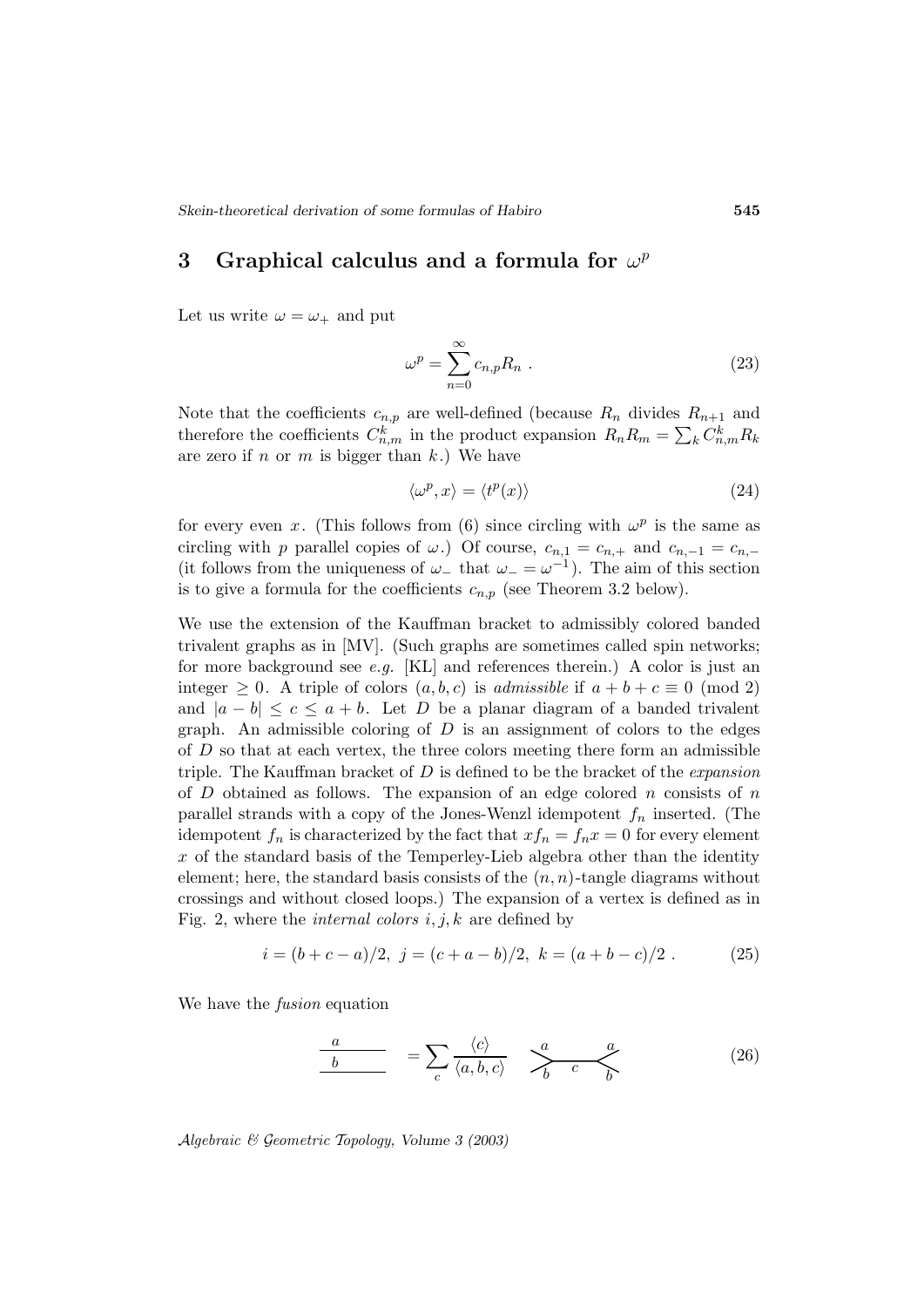

Figure 2: How to expand colored edges and vertices. The boxes stand for appropriate Jones-Wenzl idempotents.

Here the sum is over those colors c so that the triple  $(a, b, c)$  is admissible, we have  $\langle c \rangle = \langle e_c \rangle = (-1)^c [c+1]$ , and the trihedron coefficient  $\langle a, b, c \rangle$  is (see [MV, Thm. 1]):

$$
\langle a, b, c \rangle = \underbrace{\begin{pmatrix} c \\ b \end{pmatrix}}_{a} = (-1)^{i+j+k} \frac{[i+j+k+1]! [i]! [j]! [k]!}{[a]! [b]! [c]!} \tag{27}
$$

(here  $i, j, k$  are the internal colors as defined in (25)). Note that  $\langle n, n, 2n \rangle =$  $\langle 2n \rangle$  so that

$$
\frac{n}{n} = \sum_{n}^{n} \frac{n}{2n} + \dots \tag{28}
$$

We will need the following lemma.

**Lemma 3.1** *For*  $0 \leq k \leq n$ *, one has* 

$$
\sum_{n=2k}^{n} \frac{2n}{n} = \frac{([k]!)^2}{[2k]!}
$$
\n
$$
\sum_{n=2n}^{n} \frac{2n}{[2k]!}
$$

**Proof** This follows from the formula for the tetrahedron coefficient given in [MV, Thm. 2]. (The sum over  $\zeta$  in that formula reduces to just one term.)  $\Box$ 

The key observation is that

$$
n\n\begin{cases}\n2n \\
\hline\nR_k\n\end{cases} = 0 \quad \text{for } k \neq n .
$$
\n(29)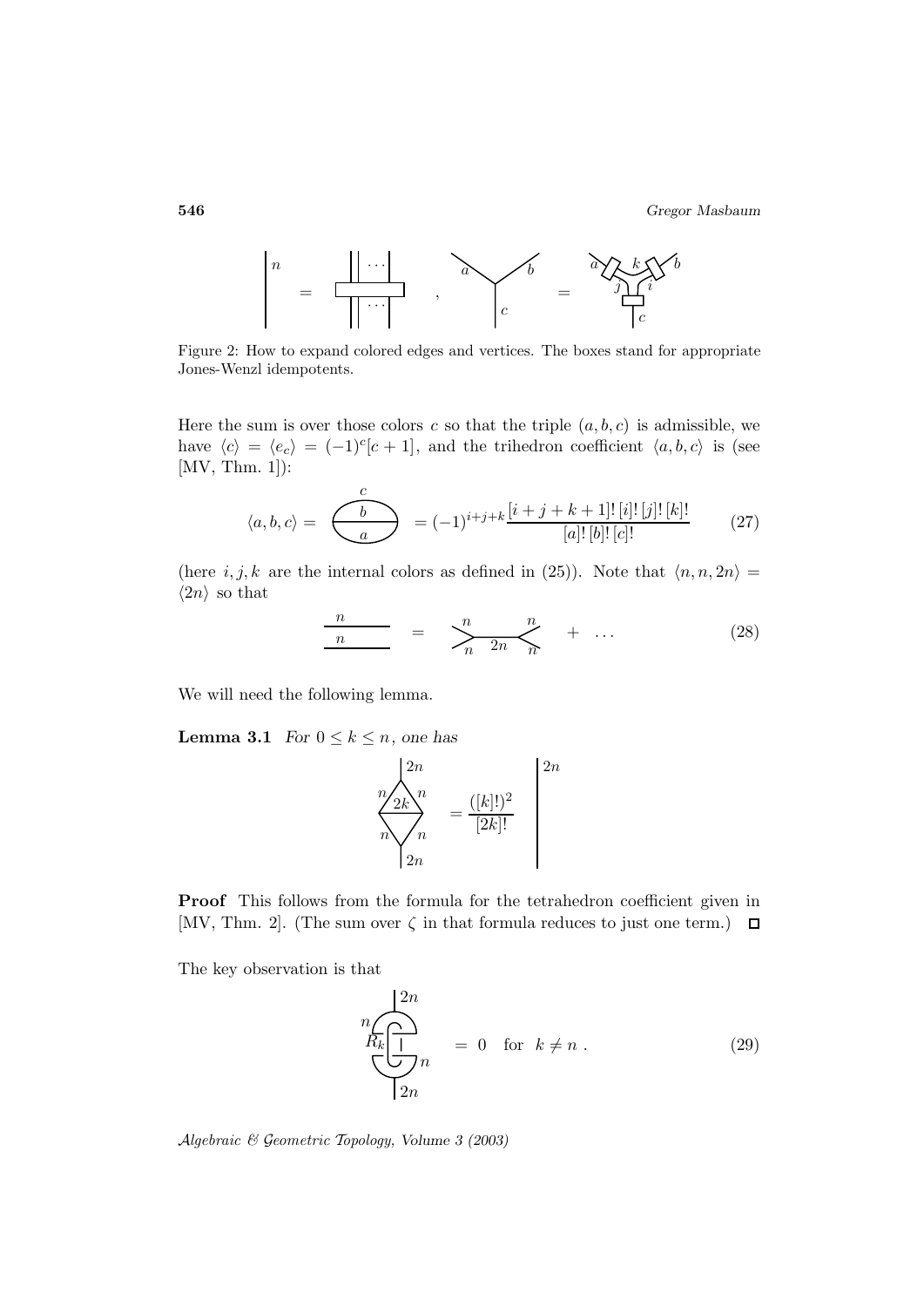Indeed, if  $k < n$ , there are at most 2k vertical strands in the middle and so the result is zero because of the Jones-Wenzl idempotents  $f_{2n}$  at the top and bottom. On the other hand, if  $k>n$ , the result is zero because  $R_k$  annihilates all even polynomials in  $z$  of degree  $\langle 2k$ .

If  $k = n$  one finds

$$
n\frac{1}{R_n \frac{1}{\left(\frac{1}{2n}\right)}}_{n} = (-1)^n (\{n\})^2
$$
\n(30)

Indeed, applying (28), one has

$$
\frac{{}^{n}C_{R_{n}}\left(\prod_{2n}^{n} n\right)}{2n} = \frac{{}^{n}\left(\frac{R_{n}}{\prod_{2n}^{n} n}\right)}{2n} = \frac{\langle R_{n}, e_{2n} \rangle}{\langle e_{2n} \rangle} \sqrt{\frac{{}^{2n}}{n}} \sqrt{\sum_{2n}^{n}}
$$

hence  $(30)$  follows from  $(5)$  and Lemma 3.1.

On the other hand, since circling with  $\omega^p$  induces p full twists on even numbers of strands (see  $(24)$ ), we have, using  $(29)$ , that

$$
\mu_n^{-2p} c_{n,p} \bigoplus_{n=1}^n \frac{\left(\sum_{i=1}^{2n} n_i\right)^{2n}}{\left(\sum_{i=1}^n n_i\right)^{2n}} = \mu_n^{-2p} \bigoplus_{n=1}^n \frac{\left(\sum_{i=1}^{2n} n_i\right)^{2n}}{\left(\sum_{i=1}^n n_i\right)^{2n}} \tag{31}
$$

where there are  $2p$  crossings in the last diagram. (See  $(3)$  for the twist eigenvalues  $\mu_i$ .) Applying the fusion equation (26), we have

$$
n\nn\nn\nn\nn\nk=0\nk=0\n0(2k; n, n)2p\nn\nn\nn\nn\nn\nn\nn\nn\nn\nn\nn\nn\nn\nn\n(32)
$$

where  $\delta(c; a, b)$  is the *half-twist coefficient* defined by

$$
\sum_{a}^{b} \sum_{c} = \delta(c; a, b) \sum_{a}^{b}.
$$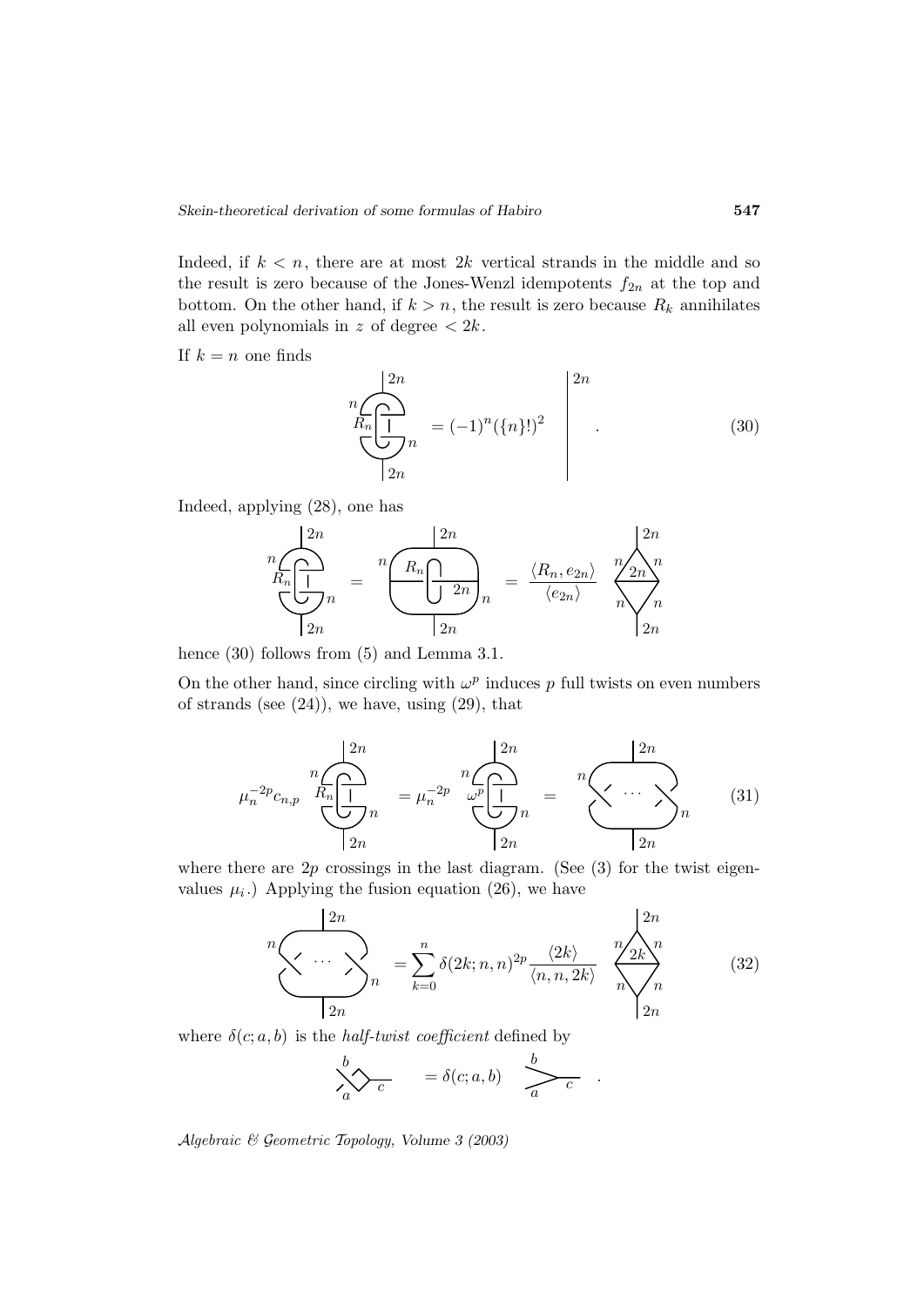This coefficient is computed in [MV, Thm. 3]. For us, it is enough to know that

$$
\delta(c;a,b)^2 = \frac{\mu_c}{\mu_a \mu_b}
$$

which is easy to see. Using (30) and Lemma 3.1, it follows that

$$
\mu_n^{-2p} c_{n,p}(-1)^n (\{n\}!)^2 = \sum_{k=0}^n \frac{\mu_{2k}^p}{\mu_n^{2p}} \frac{\langle 2k \rangle}{\langle n, n, 2k \rangle} \frac{([k]!)^2}{[2k]!} .
$$

The factors of  $\mu_n^{-2p}$  cancel out, and in view of (27), this gives the following result:

**Theorem 3.2** *The coefficients*  $c_{n,p}$  *of*  $\omega^p$  *in (23)* are given by

$$
c_{n,p} = \frac{1}{(a-a^{-1})^{2n}} \sum_{k=0}^{n} \frac{(-1)^k \mu_{2k}^p [2k+1]}{[n+k+1]! [n-k]!} .
$$
 (33)

## **4** Another formula for the coefficients of  $\omega^p$

Following Habiro, we introduce the polynomials  $R'_n = (\lbrace n \rbrace!)^{-1}R_n$  and write

$$
\omega^p = \sum_{n=0}^{\infty} c'_{n,p} R'_n \tag{34}
$$

where

$$
c'_{n,p} = \{n\}! c_{n,p} .
$$

The aim of this section is to show that  $c'_{n,p}$  is a Laurent polynomial, *i.e.* that  $c'_{n,p} \in \mathbb{Z}[A^{\pm}]$ . This fact was shown by Habiro [H3] using the quantum group  $U_q$ s<sup>[</sup>2]. Observe that by (9) and (7), we already know this fact for  $p = \pm 1$ :

$$
c'_{n,1}=(-1)^n a^{n(n+3)/2} \ , \ \ c'_{n,-1}=a^{-n(n+3)/2} \ .
$$

(But Formula (33) tells us only that

$$
c'_{n,p} = \frac{1}{(a-a^{-1})^n} \sum_{k=0}^n (-1)^k \mu_{2k}^p [2k+1] \frac{[n]!}{[n+k+1]! [n-k]!},
$$
 (35)

from which it is not clear that  $c'_{n,p} \in \mathbb{Z}[A^{\pm}].$ 

To do so, we will replace Formula (32) in the previous section by Formula (42) below. For this, we need the following two Lemmas.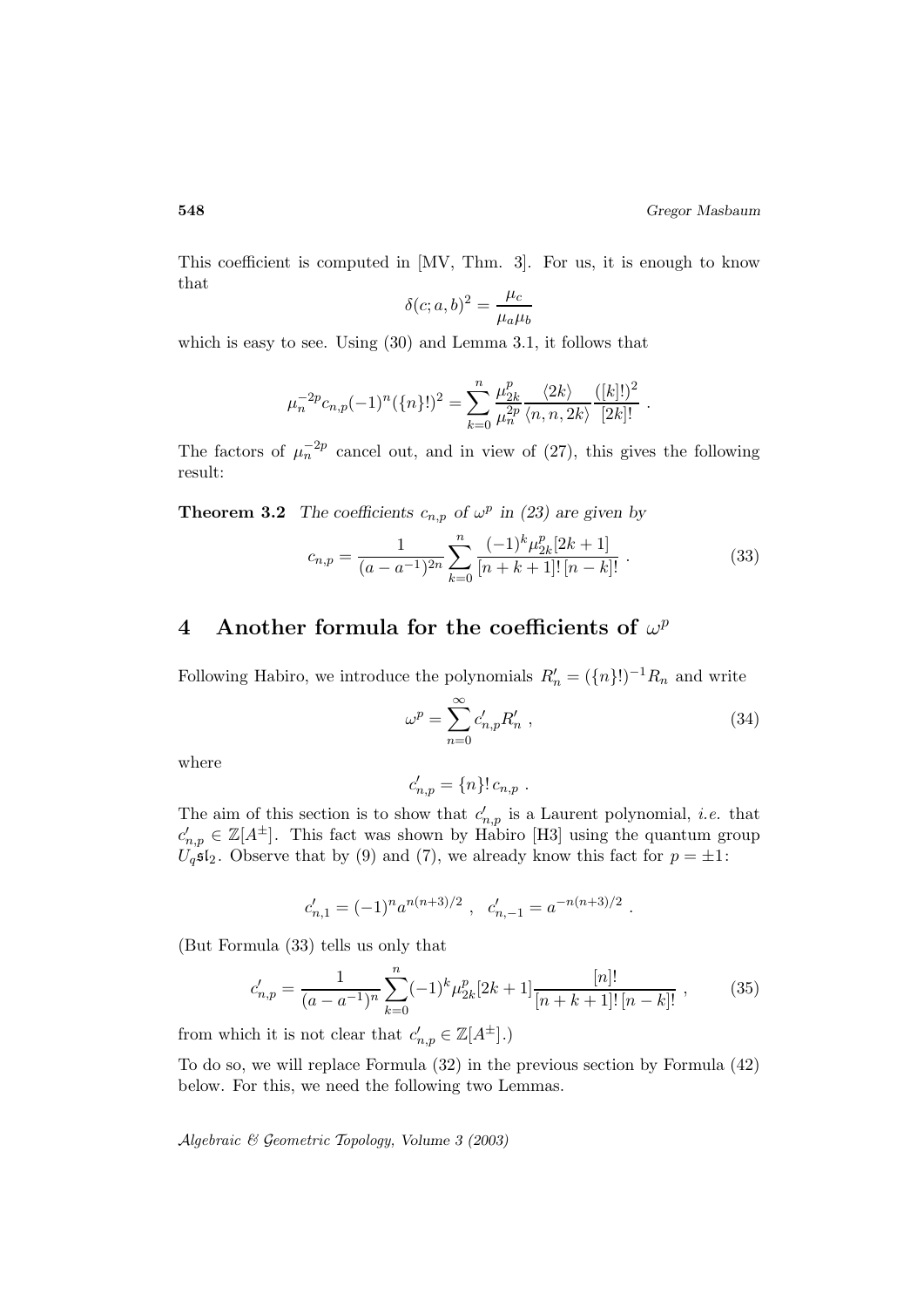### **Lemma 4.1** *We have*

$$
\sum_{n=0}^{n} \sum_{k=0}^{n} C_{n,k} \left[\frac{n-k}{k} \right],
$$

*where*

$$
C_{n,k} = a^{n(n-k)} \begin{bmatrix} n \\ k \end{bmatrix} \prod_{j=n-k+1}^{n} (1 - a^{-2j}). \tag{36}
$$

.

Here, as usual,

$$
\begin{bmatrix} n \\ k \end{bmatrix} = \frac{[n][n-1]\cdots[n-k+1]}{[k]!}.
$$

**Proof** For  $0 \leq p \leq n$ , let us write, more generally,

$$
\sum_{p} \sum_{k=0}^{n} C_{n,p,k} \sum_{k=0}^{n-k} c_{n,p,k}
$$

First, we consider the case  $p = 1$ . By induction on n, it is easy to prove that

$$
\sum_{n=0}^{n} \sum_{n=0}^{n} e^{n} \left( \sum_{n=0}^{n} \mathcal{F}_{n} \right) + a^{n-1} (1 - a^{-2n}) \left[ \sum_{n=0}^{n} \mathcal{F}_{n} \right]
$$

(recall  $a = A^2$ ). Using this, we now fix n and do induction on p to obtain the recursion formula

$$
C_{n,p+1,k} = a^{n-2k} C_{n,p,k} + a^{n-2k+1} (1 - a^{-2(n-k+1)}) C_{n,p,k-1} . \tag{37}
$$

Here we have used the following two facts which follow from the defining properties of the Jones-Wenzl idempotents.<sup>2</sup>

$$
\underbrace{p+q}_{q} \underbrace{\begin{array}{c} \uparrow \\ \downarrow \end{array}}_{q} = \underbrace{p+q}_{q} \underbrace{\begin{array}{c} p \\ \downarrow \end{array}}_{q} \tag{38}
$$

$$
\underbrace{p+q}_{q}\longrightarrow \underbrace{p}_{q} \qquad = \qquad A^{-pq} \qquad \underbrace{p+q}_{q} \qquad \qquad p \tag{39}
$$

 ${}^{2}$ Equation (39) is a special case of the half-twist coefficient.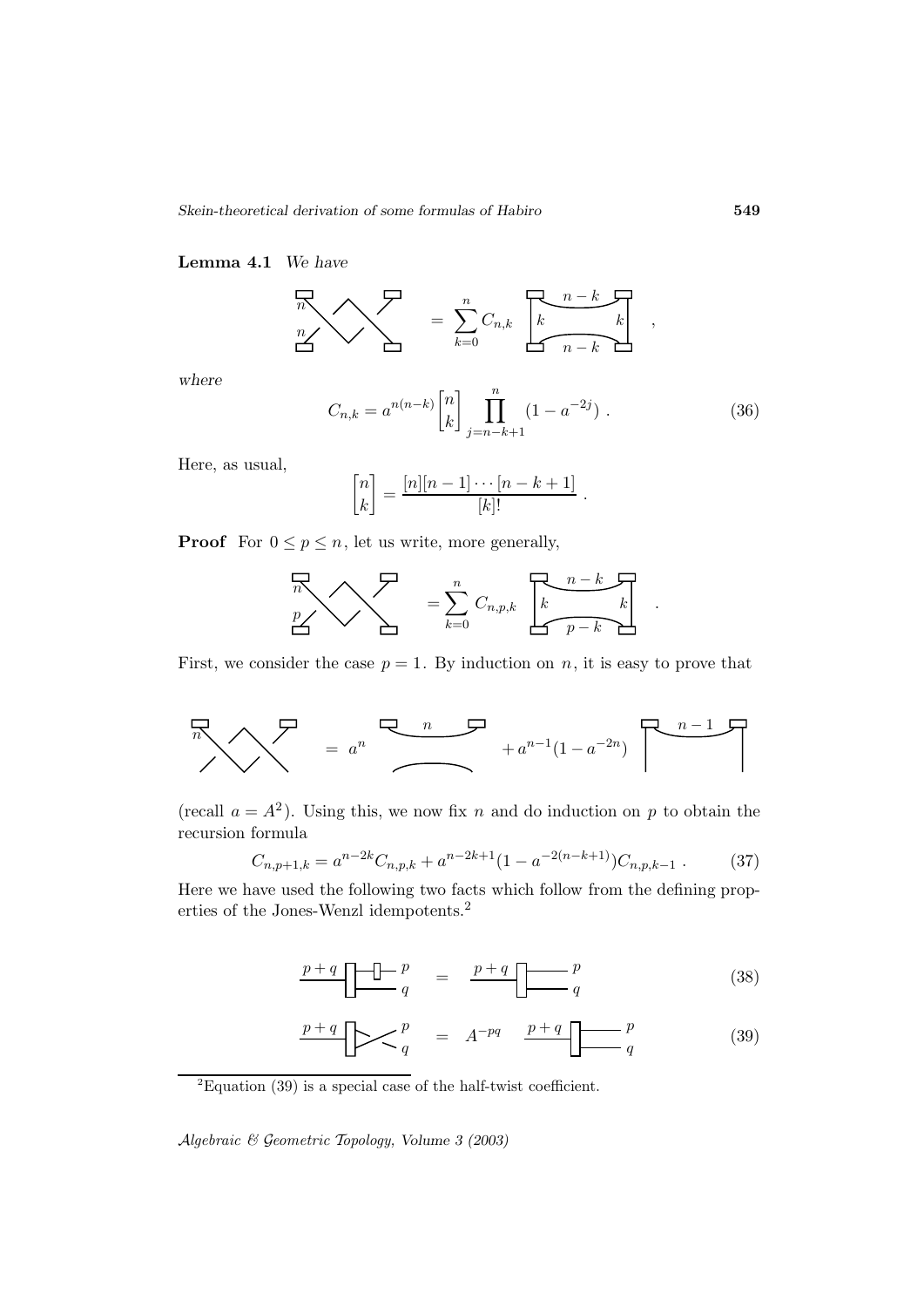Note that the coefficients  $C_{n,p,k}$  behave like the binomial coefficients  $\binom{p}{k}$  in that  $C_{n,0,0} = 1$ , and  $C_{n,p,k} = 0$  for  $k < 0$  or  $k > p$ . It follows that the recursion formula (37) determines the  $C_{n,p,k}$  uniquely. One finds

$$
C_{n,p,k} = a^{p(n-k)} {p \brack k} \prod_{j=n-k+1}^{n} (1 - a^{-2j}).
$$

Specializing to the case  $p = n$ , this proves the Lemma.

**Remark 4.2** The coefficient  $C_{n,n}$  was computed by a different method in [A, Prop. 4.4]. Knowing this coefficient would be enough to obtain Habiro's formula (7) for  $\omega$  (see Remark 4.4 below). Unfortunately, the method of [A] does not give the coefficients  $C_{n,k}$  for  $k \neq n$ , which we will need to obtain a formula for  $\omega^p$ .

#### **Lemma 4.3** *We have*



**Proof** The left hand side of  $(40)$  is equal to



By an isotopy, this becomes



Applying the coefficients  $\delta(n; n-k, k)^{-2}$  and  $\delta(n; k, n-k)^{-2}$ , which are both equal to  $\mu_k \mu_{n-k} \mu_n^{-1}$  (see also (39)), we see that this is equal to the right hand side of (40).  $\Box$ 

Algebraic & Geometric Topology*, Volume 3 (2003)*

 $\Box$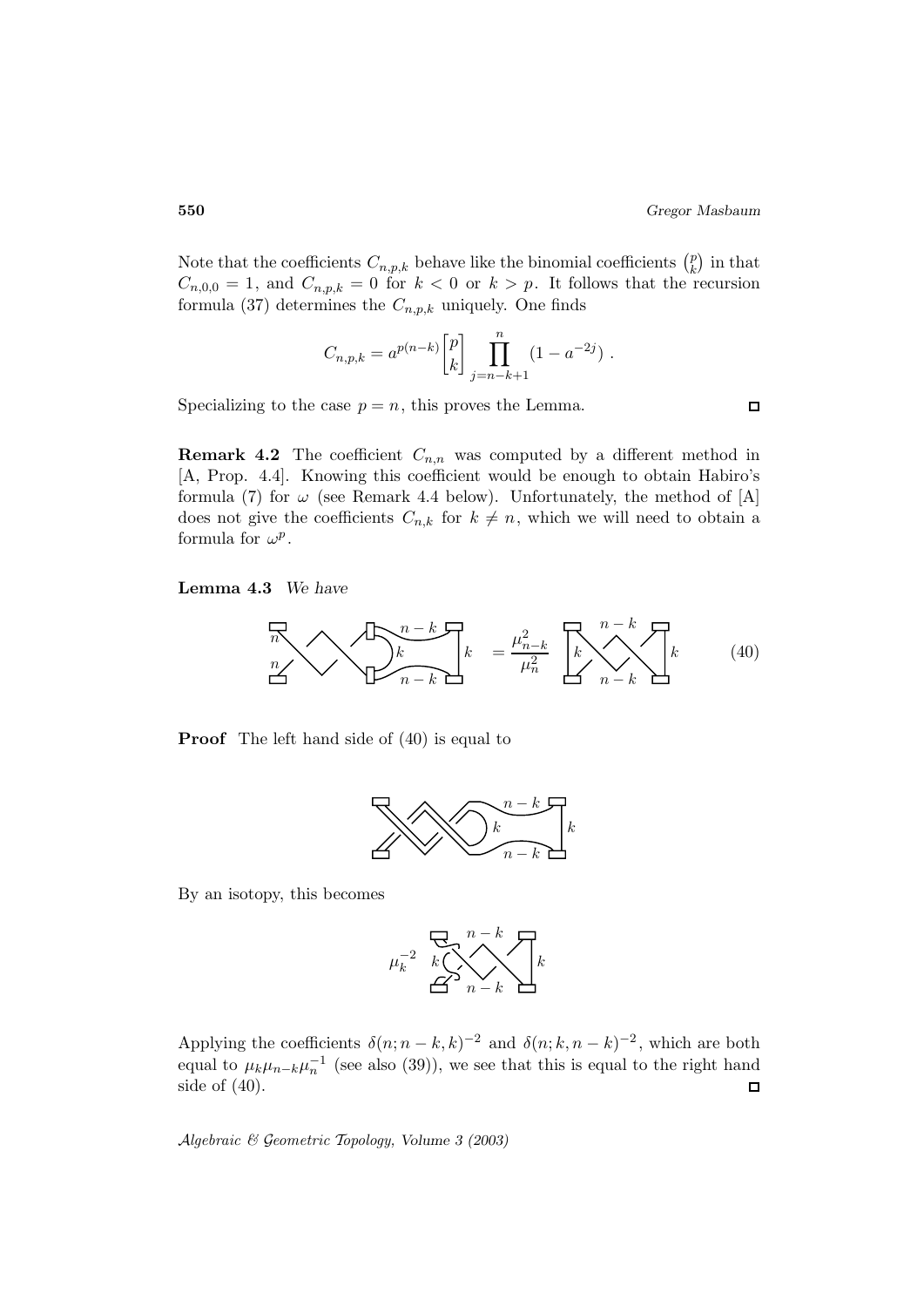Let  $C_{n,k}^{(p)}$  be the coefficient defined by the expansion

$$
\sum_{n=1}^{n} \cdots \sum_{k=0}^{n} C_{n,k}^{(p)} \left[ \underbrace{k \cdots k}_{n-k} \right], \qquad (41)
$$

(where the diagram on the left hand side of  $(41)$  has  $2p$  crossings). Putting the two preceding Lemmas together, we may obtain a formula for this coefficient. In particular, it follows by induction on p that  $C_{n,k}^{(p)}$  is a Laurent polynomial divisible by  $\prod_{j=n-k+1}^{n} (1 - a^{2j}).$ 

We are interested in the coefficient  $C_{n,n}^{(p)}$ , since we have

$$
{}^{n}\underbrace{\left\langle \cdots \right\rangle}_{2n}{}^{2n} = C_{n,n}^{(p)} \underbrace{\left\langle \begin{array}{c} 2n \\ n \\ n \end{array} \right\rangle}_{2n} = C_{n,n}^{(p)} \left\vert \begin{array}{c} 2n \\ n \\ n \end{array} \right\vert (42)
$$

(where there are  $2p$  crossings in the diagram on the left). Using  $(30)$  and  $(31)$ from Section 3, it follows that

$$
\mu_n^{-2p} c_{n,p}(-1)^n (\{n\}!)^2 = C_{n,n}^{(p)}
$$

and therefore

$$
c'_{n,p} = \{n\}! c_{n,p} = (-1)^n \mu_n^{2p} (\{n\}!)^{-1} C_{n,n}^{(p)} . \tag{43}
$$

As already observed,  $C_{n,n}^{(p)}$  is divisible by

$$
\prod_{j=1}^{n} (1 - a^{2j}) = a^{-n(n+1)/2} \{n\}!
$$

and hence  $c'_{n,p}$  is indeed a Laurent polynomial.

**Remark 4.4** In the case  $p = 1$ , we have

$$
C_{n,n}^{(1)} = C_{n,n} = a^{-n(n+1)/2} \{n\}! \tag{44}
$$

Plugging this into (43), we get

$$
c'_{n,1}=(-1)^n a^{n^2+2n} a^{-n(n+1)/2}=(-1)^n a^{n(n+3)/2},
$$

giving another proof of Habiro's formula (7) for  $c_{n,1}$ .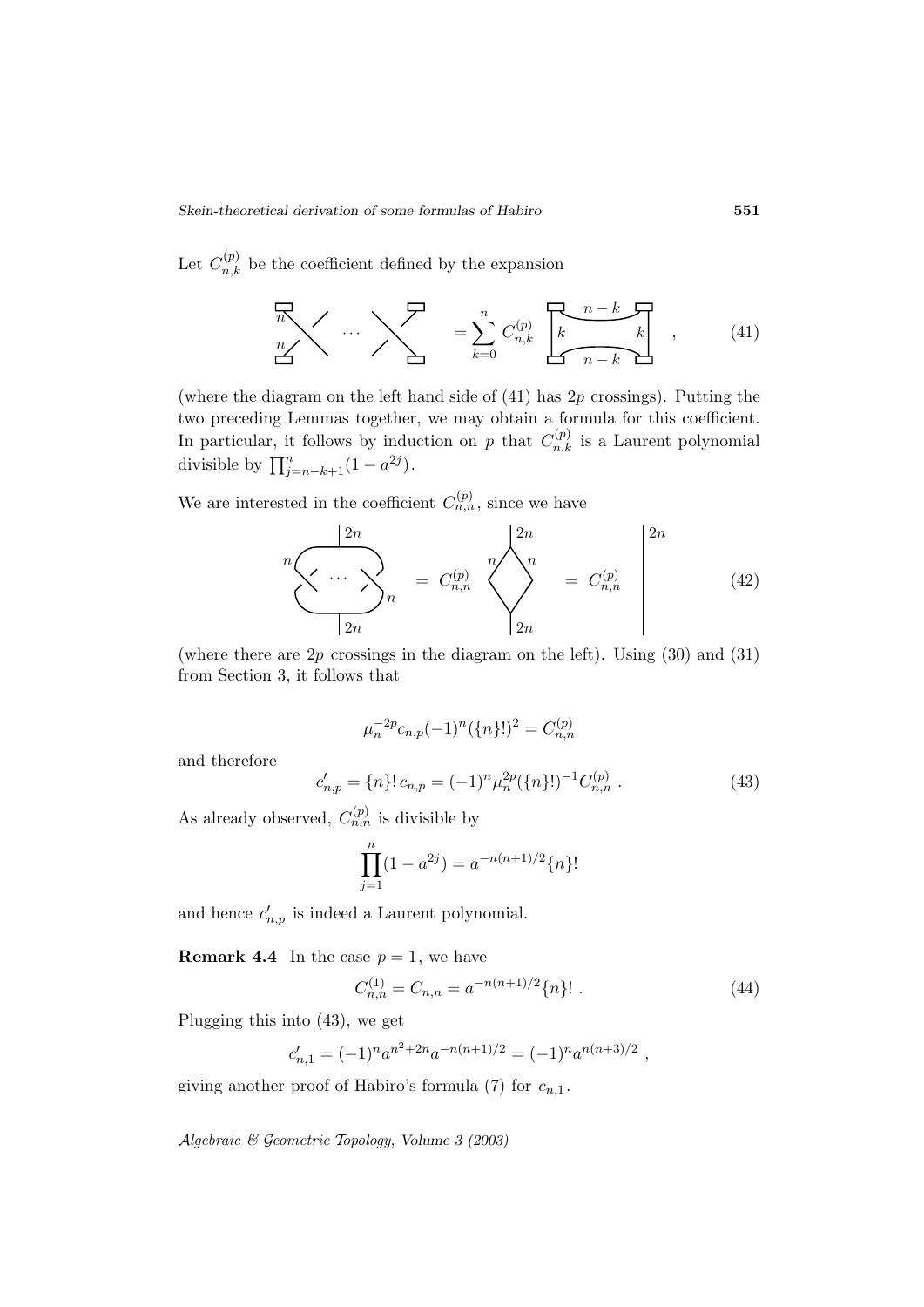Here is an explicit formula for  $C_{n,n}^{(p)}$  which follows from (36) and (40). The sum is over all multi-indices  $\underline{k} = (k_1, \ldots, k_p)$  such that  $k_i \geq 0$  for all i, and  $\sum k_i = n$ . For convenience, put  $s_i = k_1 + \ldots + k_i$  and  $r_i = n - s_i = k_{i+1} + \ldots + k_p$ , and define

$$
\varphi(\underline{k}) = \sum_{i=1}^{p-1} r_i (r_{i-1} + r_i + 2) \ . \tag{45}
$$

$$
C_{n,n}^{(p)} = \sum_{k} C_{n,k_1} \frac{\mu_{n-k_1}^2}{\mu_n^2} C_{n-k_1,k_2} \frac{\mu_{n-k_1-k_2}^2}{\mu_n^2} \cdots C_{n-s_{p-2},k_{p-1}} \frac{\mu_{n-s_{p-1}}^2}{\mu_n^2} C_{n-s_{p-1},k_p}
$$
  
\n
$$
= \mu_n^{2-2p} \sum_{k} \left( \prod_{i=1}^{p-1} \mu_{r_i}^2 \right) \prod_{i=1}^p C_{r_{i-1},k_i}
$$
  
\n
$$
= \mu_n^{2-2p} \left( \prod_{j=1}^n (1 - a^{-2j}) \right) \sum_{k} \left( \prod_{i=1}^{p-1} a^{r_i^2 + 2r_i} \right) \prod_{i=1}^{p-1} \left( a^{r_{i-1}r_i} \begin{bmatrix} r_{i-1} \\ k_i \end{bmatrix} \right)
$$
  
\n
$$
= \mu_n^{2-2p} a^{-n(n+1)/2} \{n\}! \sum_{k} a^{\varphi(k)} \begin{bmatrix} n \\ k \end{bmatrix}
$$

where we have put, as usual,

$$
\left[\begin{array}{c} n \\ \underline{k} \end{array}\right] = \frac{[n]!}{[k_1]!\cdots [k_p]!} .
$$

In view of (43), and using  $\mu_n^2 = a^{n^2 + 2n}$ , we obtain the following final result:

**Theorem 4.5** (Habiro [H3]) *For*  $p \ge 1$ *, the coefficients*  $c'_{n,p}$  *of*  $\omega^p$  *in (34)* are *given by*

$$
c'_{n,p} = (-1)^n a^{n(n+3)/2} \sum_{\substack{k=(k_1,\ldots,k_p) \\ k_i \ge 0, \ \sum k_i = n}} a^{\varphi(k)} \left[ \frac{n}{\underline{k}} \right]. \tag{46}
$$

*where*  $\varphi(\underline{k})$  *is defined in (45).* 

**Remark 4.6** Since  $c'_{n,-p} = (-1)^n \overline{c'_{n,p}}$ , this also determines the coefficients of negative powers of  $\omega$ .

**Remark 4.7** In [H3], Habiro has obtained a similar formula using the quantum group  $U_q$ sl<sub>2</sub>.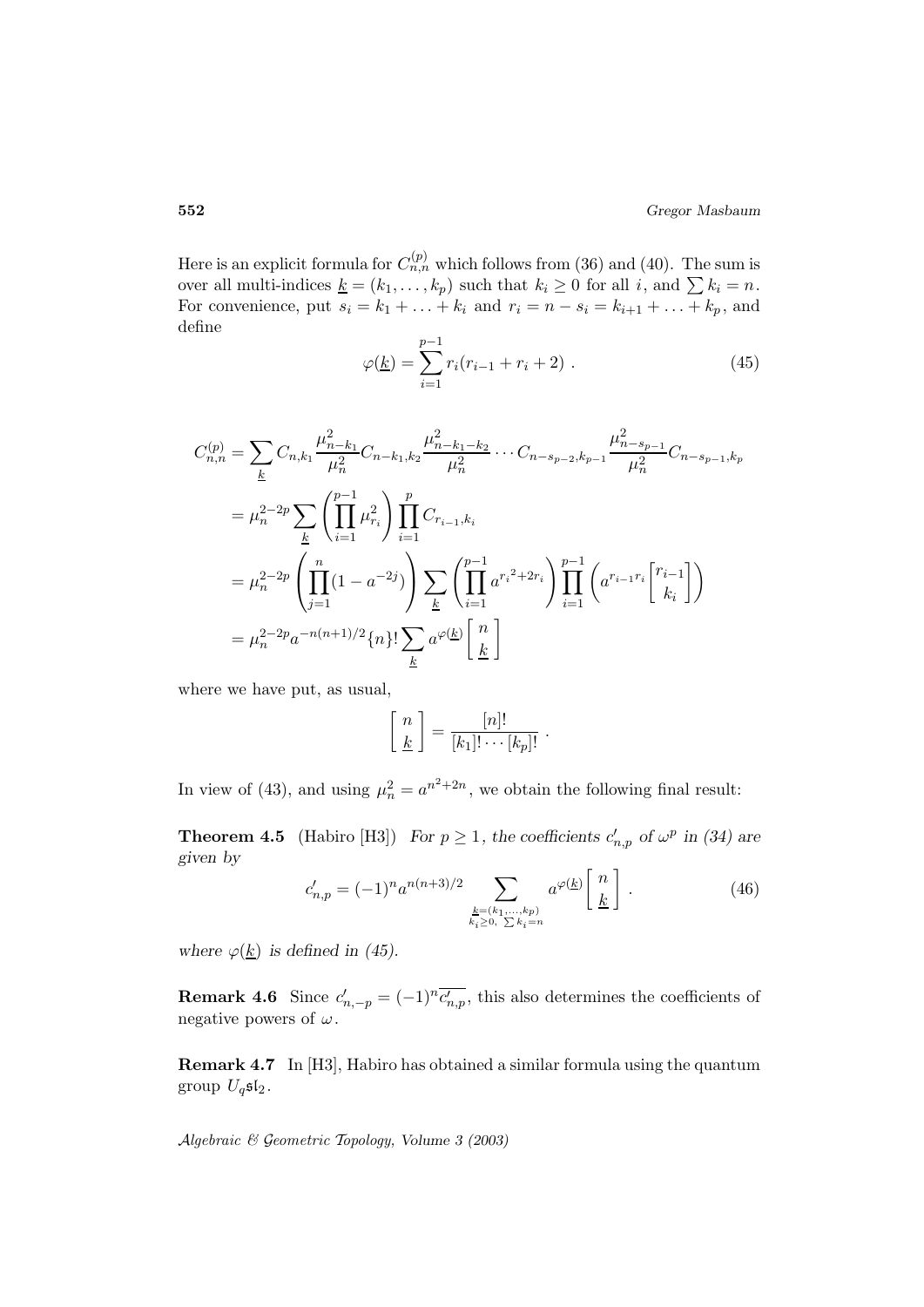**Example:** Assume  $p = 2$ . We may write  $\underline{k} = (k, n - k)$ . Then

$$
c'_{n,2} = (-1)^n a^{n(n+3)/2} \sum_{k=0}^n a^{(n-k)(n+n-k+2)} \begin{bmatrix} n \\ k \end{bmatrix}
$$

$$
= (-1)^n a^{(5n^2+7n)/2} \sum_{k=0}^n a^{k^2-2k-3nk} \begin{bmatrix} n \\ k \end{bmatrix}
$$

## **5 The colored Jones polynomial of twist knots**

In this last section, we illustrate one use of  $\omega^p$ , namely to give a formula for the colored Jones polynomial of twist knots (see Figure 3) in terms of the coefficients  $c'_{n,p}$ . The results of this section are known to K. Habiro and T.Q.T. Le.



Figure 3: The twist knot  $K_p$ . (Here  $p \in \mathbb{Z}$ .) For  $p = 1$ ,  $K_p$  is a left-handed trefoil, and for  $p = -1$ ,  $K_p$  is the figure eight knot.

The colored Jones polynomial of a knot  $K$  colored with the  $N$ -dimensional irreducible representation of  $\mathfrak{sl}_2$  can be expressed as the Kauffman bracket of K cabled by  $(-1)^{N-1}e_{N-1}$ :

$$
J_K(N) = (-1)^{N-1} \langle K(e_{N-1}) \rangle.
$$

(The factor of  $(-1)^{N-1}$  is included so that  $J_{Unknown}(N)=[N]$ .) We will use the normalization

$$
J'_{K}(N) = \frac{J_{K}(N)}{J_{Unknown}(N)} = \frac{\langle K(e_{N-1}) \rangle}{\langle e_{N-1} \rangle}.
$$

Here, we assume the knot  $K$  is equipped with the zero framing.

Let us compute  $\langle K_p(e_{N-1})\rangle$ . We use the surgery description given in Fig. 4. Recall that  $\omega^p = \sum c'_{k,p} R'_k$ . By induction, one can check that

$$
e_{N-1} = \sum_{n=0}^{N-1} (-1)^{N-1-n} \begin{bmatrix} N+n \\ N-1-n \end{bmatrix} R_n . \tag{47}
$$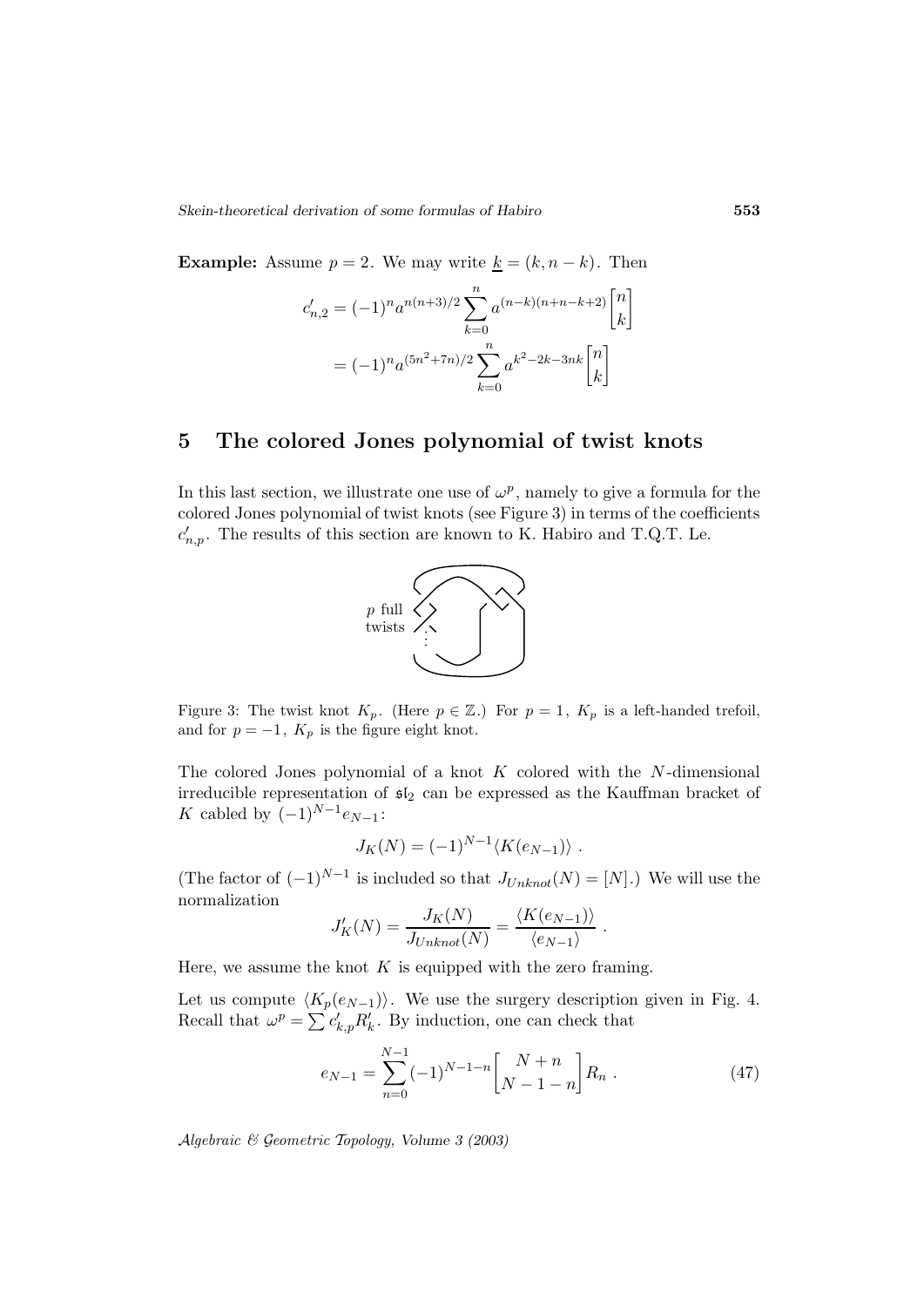The key observation (which I learned from T.Q.T. Le) is that



for  $k \neq n$ . This is because each component of this link is a zero-framed unknot having a spanning disk pierced twice by the other component, and circling with  $R_m$  annihilates all even polynomials in z of degree  $\lt 2m$ .

Thus only terms with  $k = n$  survive, and so we have

$$
\langle K_p(e_{N-1}) \rangle = \sum_{n=0}^{N-1} (-1)^{N-1-n} \begin{bmatrix} N+n \\ N-1-n \end{bmatrix} c'_{n,p} R'_n \underbrace{\begin{bmatrix} -1 \\ -1 \end{bmatrix} c'_{n,p}}_{(48)}
$$

Now, using that  $R_n - e_n$  has degree  $\lt n$ , we compute



where we have used (42) in the last but one equation, and  $C_{n,n}$  and  $\langle R_n, e_{2n} \rangle$ are given in (44) and (5), respectively (but notice we are using  $R'_n = (\lbrace n \rbrace!)^{-1}R_n$ here).

Plugging this into (48), we obtain the following result.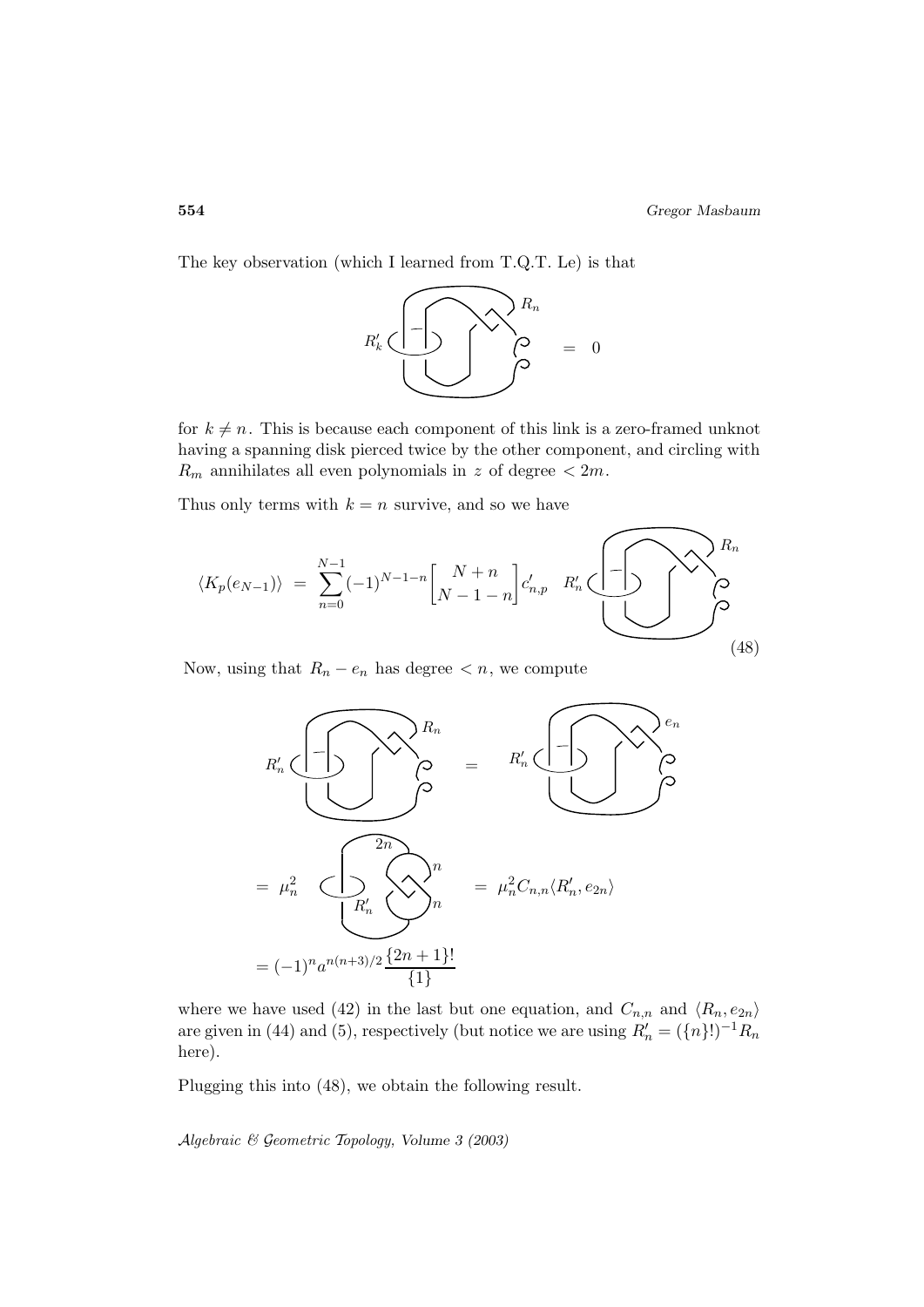

Figure 4: A surgery description of the twist knot  $K_p$  with zero framing.

**Theorem 5.1** *The colored Jones polynomial of the twist knot*  $K_p$  *is given by* 

$$
J'_{K_p}(N) = \sum_{n=0}^{\infty} f_{K_p,n} \frac{\{N-n\}\{N-n+1\}\cdots\{N+n\}}{\{N\}},
$$
 (49)

*where*

$$
f_{K_p,n} = a^{n(n+3)/2} c'_{n,p} .
$$

*(The sum is actually finite, the terms with*  $n \geq N$  *being all zero.)* 

Note that since  $c'_{n,p}$  is a Laurent polynomial in a, so are the coefficients  $f_{K_p,n}$ . For example, for the figure eight knot  $K_{-1}$ , we have  $f_{K_{-1},n} = 1$ , and for the lefthanded trefoil  $K_1$ , we have  $f_{K_1,n} = (-1)^n a^{n(n+3)}$ . (The right-handed trefoil is the mirror image of  $K_1$ , so one just needs to take the conjugate of  $J'_{K_1}(N)$ .) These formulas can be found in [H2].

**Remark 5.2** Here is another expression for  $J'_{K_p}(N)$ . Put  $q = a^2 = A^4$  and, as is customary in  $q$ -calculus,

$$
(x)_n = (1-x)(1-xq)\cdots(1-xq^{n-1}).
$$

Then (49) gives

$$
J'_{K_p}(N) = \sum_{n=0}^{\infty} \tilde{f}_{K_p,n}(q^{1-N})_n (q^{1+N})_n ,
$$

where

$$
\tilde{f}_{K_p,n} = (-1)^n q^{-n(n+1)/2} f_{K_p,n} .
$$

For example, for the figure eight knot  $K_{-1}$ , we have  $\tilde{f}_{K_{-1},n} = (-1)^n q^{-n(n+1)/2}$ , and for the left-handed trefoil  $K_1$ , we have  $\tilde{f}_{K_1,n} = q^n$ . These formulas can be found in  $[L2]$  (see also  $[L1]$ ).